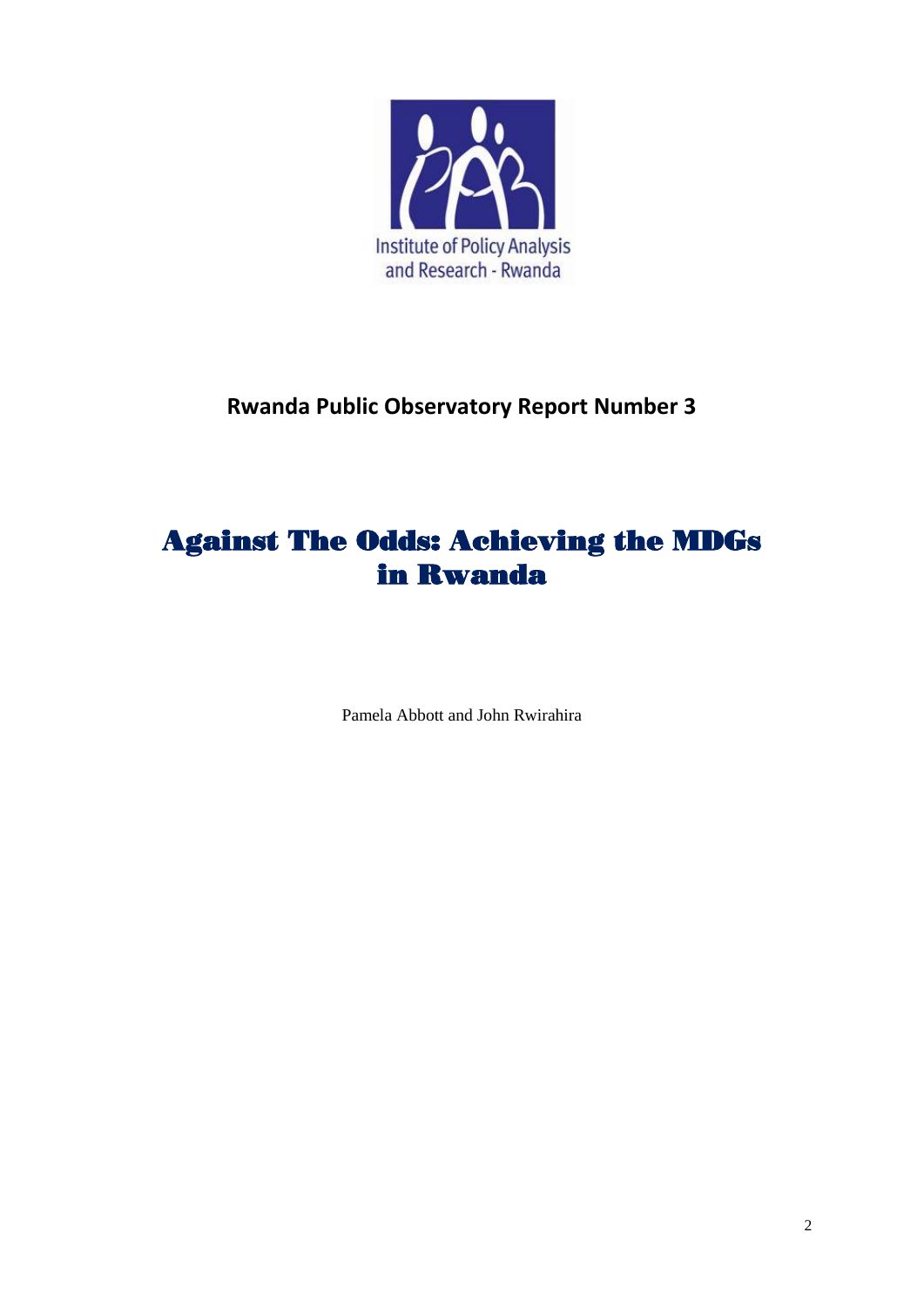# **Against The Odds: Achieving the MDGs in Rwanda**

*Pamela Abbott and John Rwirahira*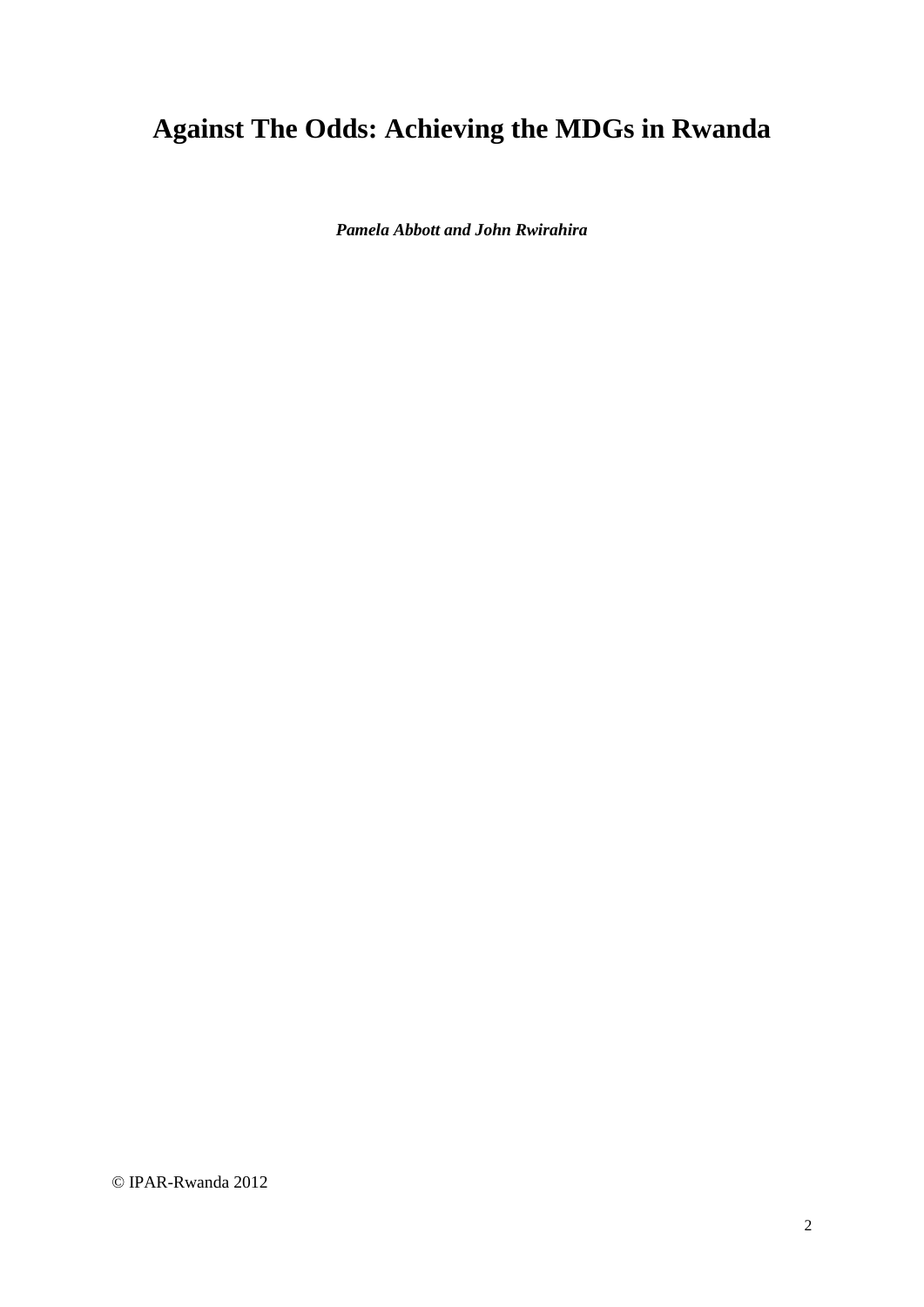## **Status at a Glance**

| Goal 1: Eradicate Extreme Poverty and Hunger                                    | 1990  | 2010 | 2015     | <b>Status</b> | <b>EDPR</b>              | Vision 2020<br>2010 2020 |     |
|---------------------------------------------------------------------------------|-------|------|----------|---------------|--------------------------|--------------------------|-----|
|                                                                                 |       |      | Target   |               | 2012<br>/13 <sup>1</sup> |                          |     |
| Target 1. A: Halve between 1990 and 2015, the proportion of people in poverty   | 47.5  | 44.9 | 23.8     |               | 46                       | 40                       | 30  |
| Target 1. B: Productive and Decent Work for All including Women and Children    |       |      |          |               |                          |                          |     |
| Target1.C: Halve, between 1990 and 2015, the proportion of people who suffer    |       |      |          |               |                          |                          |     |
| from hunger                                                                     |       |      |          |               |                          |                          |     |
| Prevalence of underweight children under five year                              | 29.0  | 11   | 14.5     |               |                          |                          |     |
| Proportion of population below minimum level of dietary intake                  | 34    | 24   | 17       |               | 24                       |                          |     |
| Goal 2: Achieve universal primary education                                     |       |      |          |               |                          |                          |     |
| Target 2 Ensure that by 2015 children everywhere, boys and girls alike will be  |       |      |          |               |                          |                          |     |
| able to complete a full course of primary schooling.                            |       |      |          |               |                          |                          |     |
| Net enrolment ratio in primary school                                           | 62.5  | 91.7 | 100      |               |                          | 100                      | 100 |
|                                                                                 |       |      |          |               |                          |                          |     |
| Proportion of pupils starting grade one who reach last grade                    |       | 78.6 | 100      |               |                          |                          |     |
| of primary school                                                               |       |      |          |               |                          |                          |     |
| Literacy rates of women and men aged 15 -24 years.                              | 72.7  | 83.7 | 100      |               |                          |                          |     |
| Goal 3:Promote Gender Equality and Empower Women                                |       |      |          |               |                          |                          |     |
| Target 3 : Ensure that gender disparity in primary and secondary is eliminated, |       |      |          |               |                          |                          |     |
| preferably                                                                      |       |      |          |               |                          |                          |     |
| by 2005 and in all levels for education no later than 2015                      |       |      |          |               |                          |                          |     |
| Ratio of boys to girls in primary school                                        | 0.90  | 102  |          |               |                          |                          |     |
| Ratio of boys to girls in secondary school                                      | 0.96  | 127  |          |               |                          |                          |     |
| Share of women in waged employment in the non-agricultural                      |       |      |          |               |                          |                          |     |
| sector                                                                          |       | 31.3 | 50.0     |               |                          |                          |     |
| Proportion of seats held by women in national parliament                        | 17    | 56.3 | 50       |               |                          |                          |     |
| Goal 4: Reduce Child Mortality                                                  |       |      |          |               |                          |                          |     |
| Target 4: Reduce by two-thirds between 1990 and 2015 the infant mortality rate. |       |      |          |               |                          |                          |     |
| Infant mortality rate                                                           | 85    | 50   | 28.0     |               | 70                       | 80                       | 50  |
| Under-five mortality rate                                                       | 141   | 76   | 47.0     |               |                          |                          |     |
|                                                                                 |       |      |          |               |                          |                          |     |
| Proportion of one-year-old children immunised against                           |       |      |          |               |                          |                          |     |
| measles                                                                         | 78.0  | 90.3 | 100.0    |               |                          |                          |     |
| Goal 5: Improve Maternal Health                                                 |       |      |          |               |                          |                          |     |
| Target 5A: Reduce by three-quarters, between 1990 and 2015, the maternal        |       |      |          |               |                          |                          |     |
| mortality ratio                                                                 | 1,300 | 487  | 325      |               | 600                      | 600                      |     |
| Maternal mortality ratio                                                        |       |      |          |               |                          |                          |     |
| Proportion of births attended by skilled health professionals                   | 26.0  | 67   | $90^{2}$ |               |                          |                          |     |
| Target 5B: Achieve by 2015 universal access to reproductive health              |       |      |          |               |                          |                          |     |
| Contraception prevalence rate (condom utilisation $15 - 24$ years)              |       |      |          |               |                          |                          |     |
| Male                                                                            |       | 66.2 |          |               |                          |                          |     |
| Female                                                                          |       | 42   |          |               |                          |                          |     |
|                                                                                 |       |      |          |               |                          |                          |     |
| Married Women 15-49 years using modern contraceptives                           |       | 45   |          |               | 75                       |                          |     |
|                                                                                 |       |      |          |               |                          |                          |     |
| Adolescent fertility rate                                                       | 60    | 41   |          |               |                          |                          |     |
| Antenatal care coverage<br>Goal 6: Combat HIV/AIDS, Malaria and Other Diseases  |       | 98.2 | 100.0    |               |                          |                          |     |
| Target 6A. Have halved by 2015 and began to reverse the spread of               |       |      |          |               |                          |                          |     |
| <b>HIV/AIDS</b>                                                                 |       |      |          |               |                          |                          |     |
| HIV prevalence rate amongst population aged 15 -24                              |       | 1.0  |          |               | 0.5                      |                          |     |
|                                                                                 |       |      |          |               |                          |                          |     |
|                                                                                 |       |      |          |               |                          |                          |     |
|                                                                                 |       |      |          |               |                          |                          |     |
| Condom use at last high-risk sex 15 - 49                                        |       |      |          |               |                          |                          |     |
| Men                                                                             |       | 27.6 |          |               |                          |                          |     |
|                                                                                 |       | 28.9 |          |               |                          |                          |     |
| Women                                                                           |       |      |          |               |                          |                          |     |
|                                                                                 |       |      |          |               |                          |                          |     |
| Proportion of population aged 15-24 years with comprehensive                    |       |      |          |               |                          |                          |     |
| correct                                                                         |       | 76.3 |          |               |                          |                          |     |
| knowledge                                                                       |       | 71.2 |          |               |                          |                          |     |
|                                                                                 |       |      |          |               |                          |                          |     |
| female                                                                          |       | 0.91 |          |               |                          |                          |     |
| male                                                                            |       |      |          |               |                          |                          |     |
|                                                                                 |       |      |          |               |                          |                          |     |

<sup>1</sup> The Government of Rwanda is committed to achieving the MDGs. For some MDG Goals *EDPRS* and /or Vision 2020 has a target. These are included here for comparison.

1

 $2$ <sup>2</sup> This is not an MDG Target but was agreed by the International Conference on Population and Development as a target for 2015 (UN

<sup>1999).</sup> It was adopted as a proxy measure for monitoring progress towards achieving MDG 5 ( Department of Reproductive Health 2008).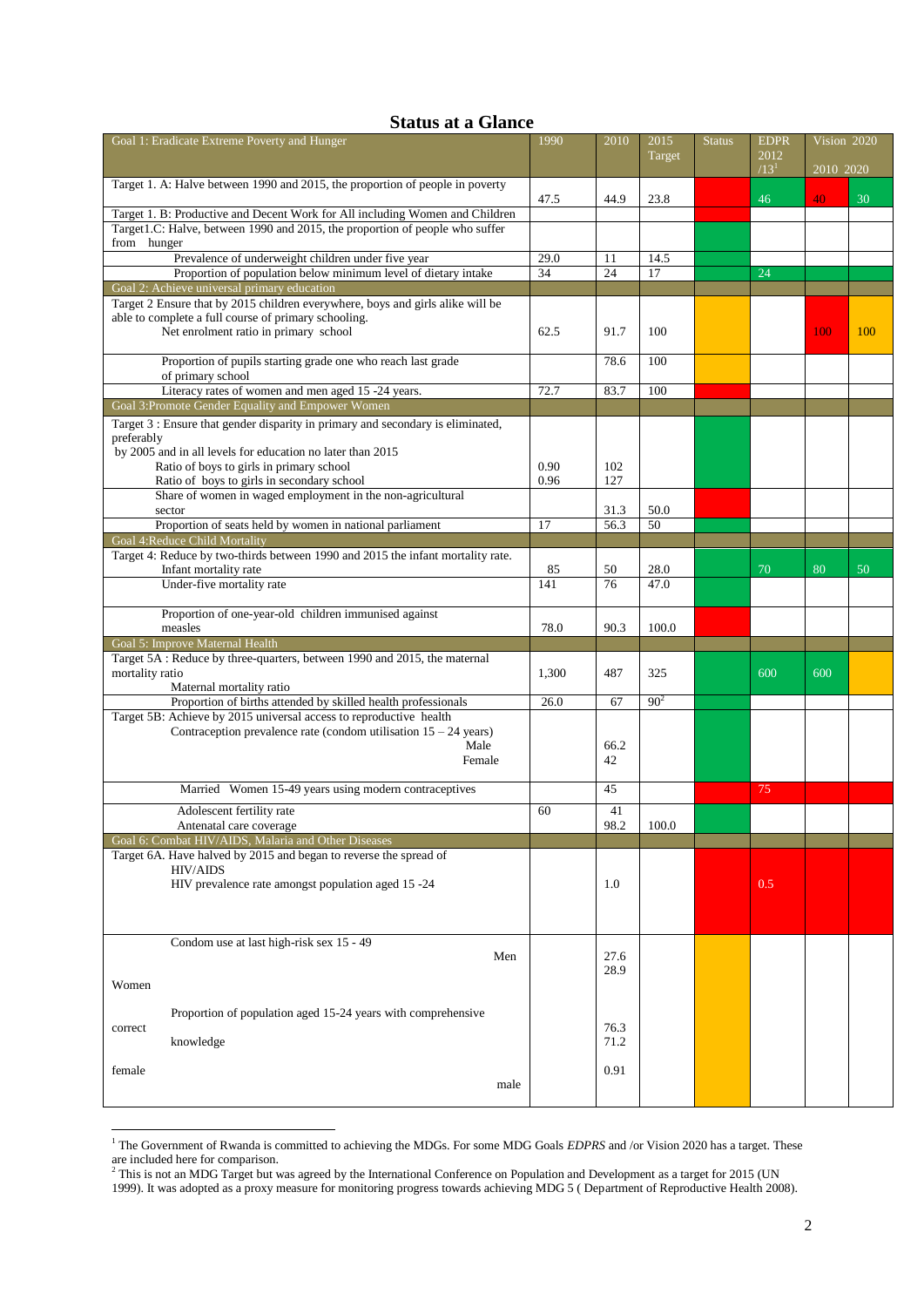| Ratio of school attendance of orphans to non-orphans aged $10 - 14$              |           |      |       |    |    |     |
|----------------------------------------------------------------------------------|-----------|------|-------|----|----|-----|
| years                                                                            |           |      |       |    |    |     |
| Target 6B: Achieved by 2015 universal access to treatment for HIV/AIDS for all   |           |      |       |    |    |     |
| those who need it.                                                               |           |      |       |    |    |     |
| Proportion of population with advanced HIV infection using                       |           |      |       |    |    |     |
| antiretroviral drugs <sup>3</sup>                                                |           |      |       |    |    |     |
| <b>Adults</b>                                                                    |           | 77   | 100.0 |    |    |     |
| Children                                                                         |           | 49   | 100.0 |    |    |     |
| Target 6C: By 2015 have halted and began to reverse the incidence of malaria and |           |      |       |    |    |     |
| other major diseases.                                                            |           |      |       |    |    |     |
| Incidence and death rates associated with malaria                                |           |      |       |    |    |     |
| Mortality rate adults and children over 5 years (per 100,00                      |           |      |       |    |    |     |
| population)                                                                      |           |      |       |    |    |     |
| Morbidity rate children 0 -5 years (prevalence)                                  |           | 1.4  |       |    |    |     |
| Proportion of children under five sleeping under an insecticide-                 |           | 69.6 |       |    |    |     |
| treated bed nets                                                                 |           |      |       |    |    |     |
| Mortality rate per 1000, 000 population from TB                                  |           | 3.3  |       |    |    |     |
| Goal 7 Environmental Sustainability                                              |           |      |       |    |    |     |
| Target 7C: Halve by 2015 the proportion of people without sustainable access to  |           |      |       |    |    |     |
| safe drinking water and basic sanitation                                         |           |      |       |    |    |     |
| Proportion of population using an improved drinking water source                 | <b>NA</b> | 74.2 | 82.0  | 86 | 80 | 100 |
|                                                                                  |           |      |       |    |    |     |
| Proportion of population using an improved sanitation facility                   | <b>NA</b> | 74.5 |       |    |    |     |
| Goal 8 Develop a Global Partnership for Development                              |           |      |       |    |    |     |
| Access to essential drugs                                                        |           | 69   |       |    |    |     |
| Telephones per 100 population (mobile phone)                                     | <b>NA</b> | 45.2 |       |    |    |     |
| Personal computers per 100 population                                            | NA        | 1.7  |       |    |    |     |
| On-Track                                                                         |           |      |       |    |    |     |
| Warning, May not be Achieved                                                     |           |      |       |    |    |     |
| <b>Off Track</b>                                                                 |           |      |       |    |    |     |

(Sources of Targets and Data: National Institute of Statistics 2006, 2007, 2011, 2012; Ministry of Finance and Economic Planning 2000, 2007; RDHS 1992, 2012)

-

 $3$  The issue is not access but take-up. All children and the majority of adults diagnosed as in need of anti-retroviral treatment are entitled to receive it free.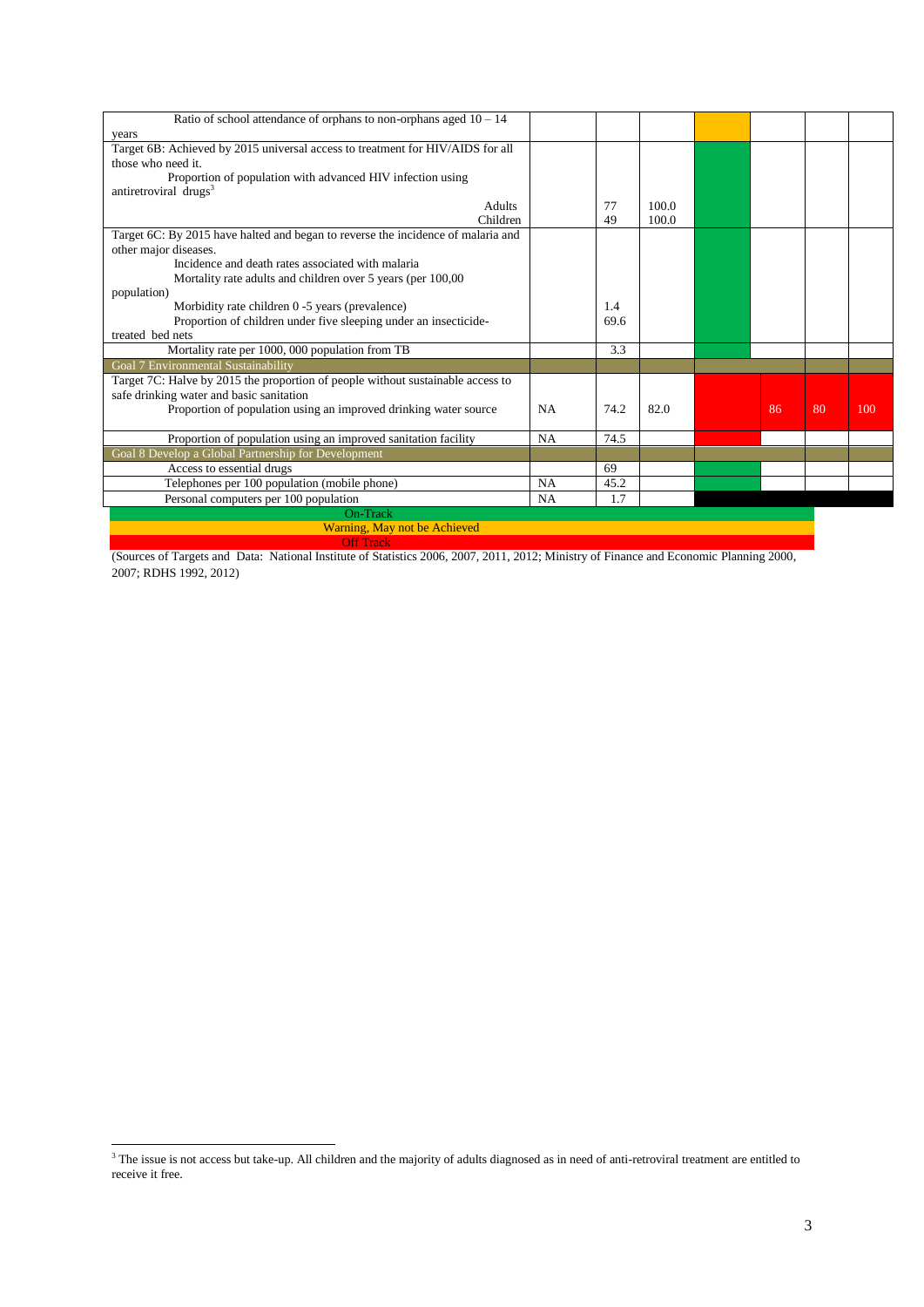# **Introduction**

In the last five years Rwanda has made dramatic development progress. There has been sustained economic growth and the signs of economic transformation noted in 2005 have been confirmed. There has been a continued growth in non-farm employment and a good performance in all economic sectors. There was an increase in non-farm employment and a consequence reduction in households' reliance on agriculture for their income. Nevertheless by 2010/11 still over half of all households (55.9) relied on agriculture for their survival (Figure 1). Interestingly there was also a decrease in households dependent on non-agricultural income from 34.3 per cent to 27 per cent, driven by a decline in households dependent on non-farm self-employment, down by 10.8 percentage points. However, the latter was more than compensated for by the increase in households with diversified incomes, up from 3.3 per cent to 15.2 per cent - suggesting that there has been an increase in opportunities for farm and non-farm waged employment and that the number of households that are able to benefit from having income from more than one source of income has increased<sup>4</sup>.





(Source: NISR 2012b)

1

GDP grew by an average of 8.8 per cent between 2006 and 2011, exceeding the *Vision 2020* of eight per cent. GDP grew by 5.5 per cent in agriculture, 10.1 per cent in manufacturing and 10.5 per cent in services. Between 2005/6 and 2010/11 poverty fell by 11.8 percentage points. This compares with a fall of 1.2 per cent between 2000 and 2005/6. Poverty has fallen faster in Rwanda than in most other successful countries in Sub-Saharan Africa including Ghana (11% between 1998/9 and 2005/6), Senegal (8.5% between 2001 and 2006) and nearly as fast as in Uganda (14.3% between 2002/3 and 2009/10) (NISR 2012b). At the same time there has been a sharp reduction in the total fertility rate (Figure 2), a noticeable move from agricultural work to paid employment and increased agricultural productivity and commercialisation (Figure 1:NISR 2012b). There has been an increase in school attendance and completion at primary secondary and tertiary levels, an improvement in health and increased access to health care and to clean drinking water and improve sanitation.

<sup>4</sup> Vinck *et al* (2009) found that in rural areas households that combine income from more than one source were better off, on average, then those that relied on subsistence farming.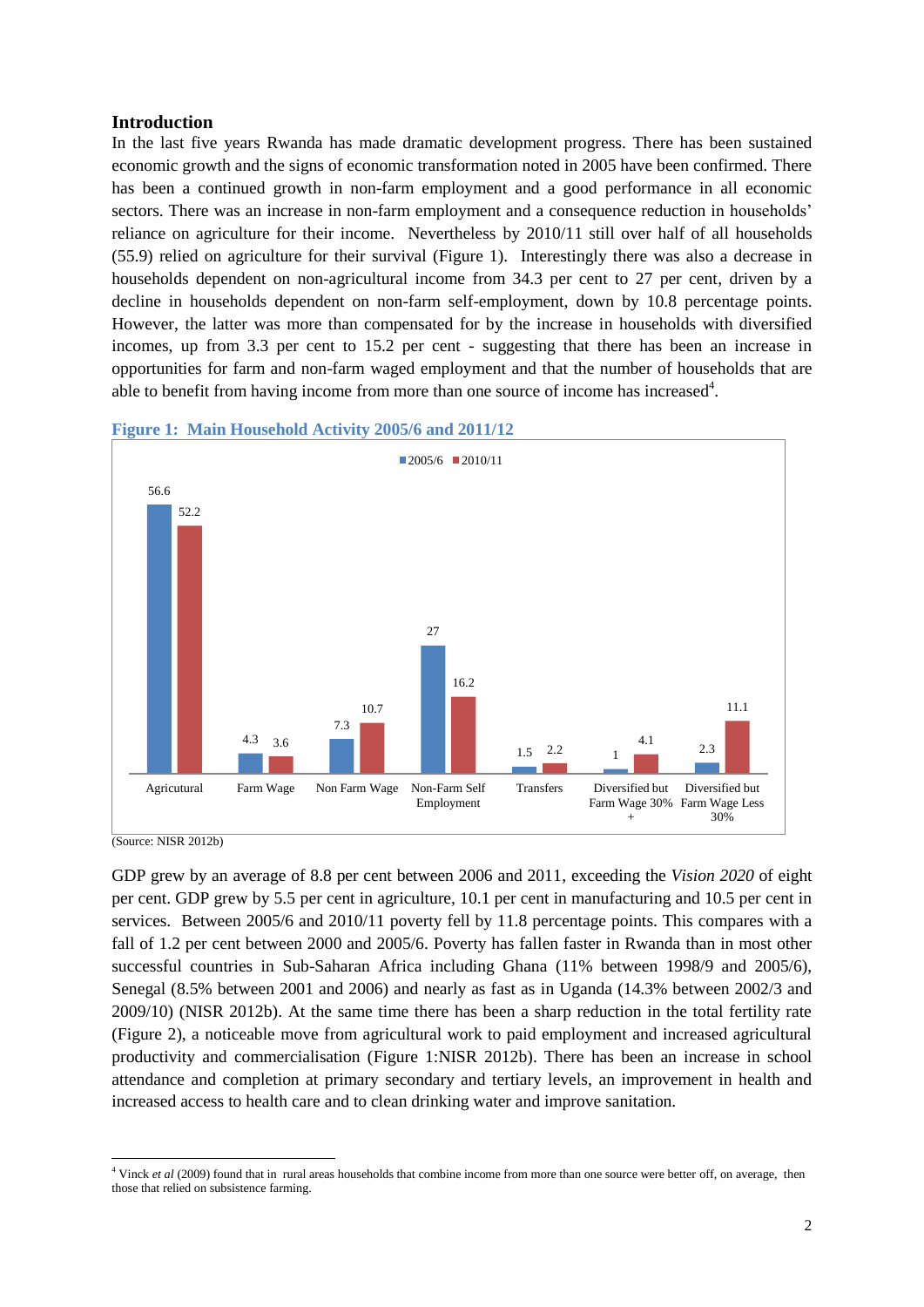



Sources: MINECOFIN, 2000; Ministry of Health *et al,* 2006, 2009, 2011

The strong economic growth (Figure 3) has transferred into benefitting all the population, with those in the lower wealth quintiles benefitting more than those in the higher ones. The Gini Coefficient fell from 52 per cent in 2005/6 to 49 per cent in 2010/11and the ratio of the  $90<sup>th</sup>$  percentile of consumption to the  $10<sup>th</sup>$  also fell. Poverty fell significantly in all the provinces, as did inequalities, except in the Northern Province where it remained unchanged. At the district level, however, poverty reduced in only 13 of the 30 districts (NISR 2012b).

**Figure 3: GDP per Capita 1999- 2010**



(Source: GDP National Account 20095; NISR 2011)

1

However, by 2010/11 only 65 per cent per cent of the 2012/13 Key Economic Development Strategy (*EDPRS*<sup>6</sup>) Results Indicators had been achieved or looked to be on track to be achieved (Ministry of Finance and Economic Planning 2012). Of the six *EDPRS* Results Indicators for MDG targets, the 2012/13 target has been achieved by 2010/11 for four out of six – poverty reduction, extreme poverty reduction, maternal mortality and infant mortality. They had not been achieved for uptake of modern contraception or access to clean drinking water. Nor had a reduction in HIV infection rate been achieved, a second generation *EDPRS* indicator.

This raises the question of what progress is Rwanda making to towards achieving the 2015 MDG Targets, which it is committed to achieving. The MDGs represent the world's shared development Goals and are designed to measure progress in improving wellbeing and empowering the poor to take control over their own lives.

This report looks in more detail at the extent to which Rwanda is on track for achieving the 2015 MDG Targets. It mainly looks at the national picture as a whole. A more detailed report with an inequalities analysis by gender, poverty status, age, urban/rural location and district will be published later in the year.

<sup>6</sup> The *Economic Development and Poverty Reduction Strategy 2007-12* (Ministry of Finance and Economic Planning 2007) is the mid-term implementation framework for Rwanda's long term development framework, *Vision 2020* (Ministry of Finance and Economic Planning 20070 .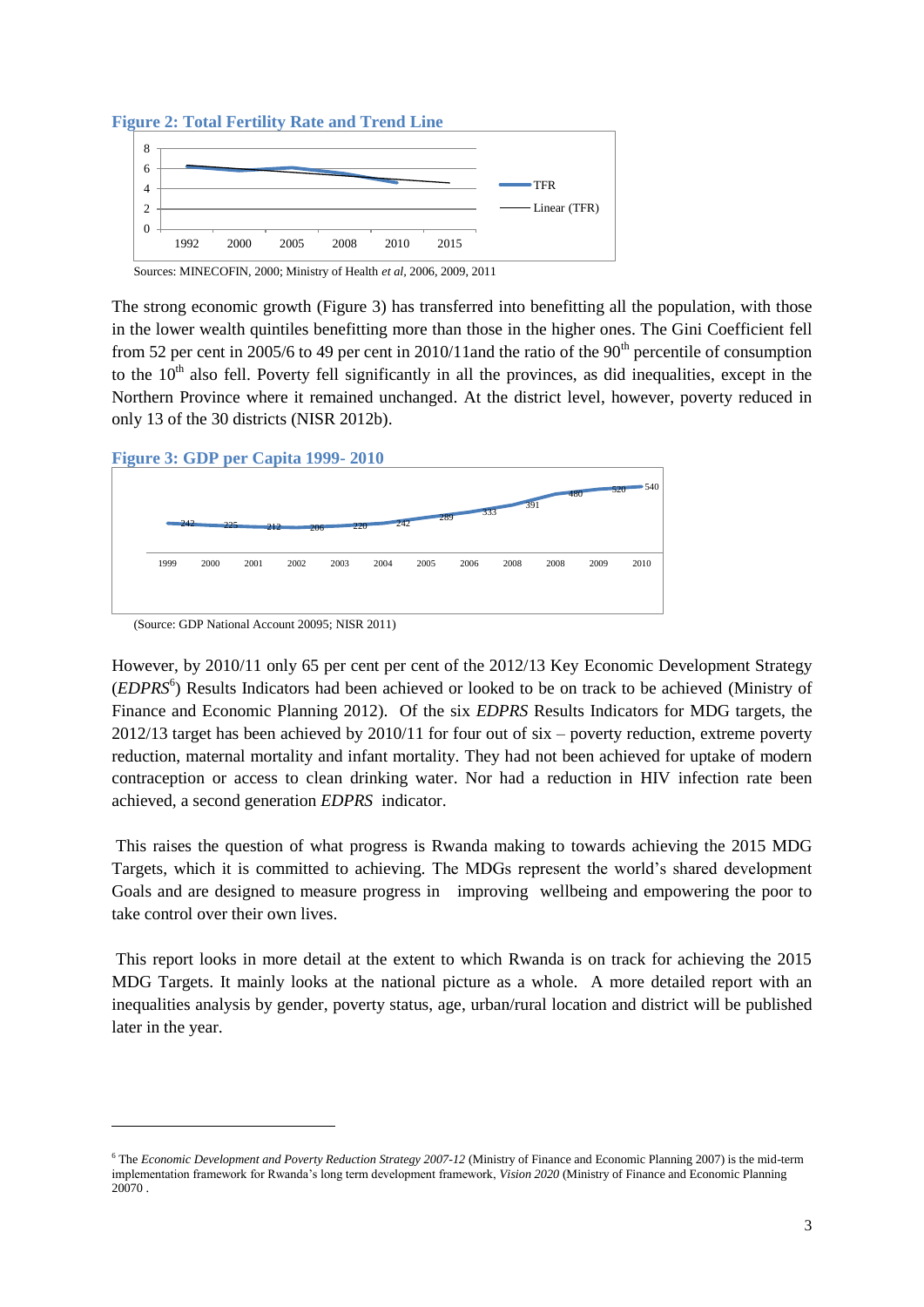

#### Target: Reduce Poverty by Half the 1990 Level by 2015 Indicators

- Proportion of the population below the national poverty line<sup>8</sup>.
- The poverty gap ratio.
- Share of poorest quintile in national consumption.

#### **Status at a Glance**

#### • Off track

1

Figure 3 shows the trend in poverty reduction from 1990 to 2011 and the linear trend to 2015. Despite the strong reduction in poverty between 2005/6 and 2010/11 the 2015 MDG Target is unlikely to be met. Although the *EDPRS* 2012 target had been met by 2010 the *Vision 2020* target of 40 per cent was not met although the 2020 target of 30 per cent will probably be met. In 1990 the poverty rate was 47.5 per cent making the MDG Target 23.8 per cent. Poverty rose sharply after the Genocide against the Tutsi in 1994 to 77 per cent but had fallen back to 58.9 per cent by 2000. The rate fell marginally between 2000/1 to 2005/6 by 2.2 percentage points to 56.7 per cent. Between 2005/6 and 2010/11 it fell dramatically by 11.9 percentage points to 44.9 per cent. However, even if the same rate of decline were to continue, the 2015 MDG Target will not be met. It would require an accelerated decline to achieve the Target. With an average decline of 2.4 per cent a year it will take until 2018/19 to reach the 2015 MDG Target.





<sup>7</sup> The *Vision 2020* target for reduction in HIV prevalence had been greatly exceeded but it is now recognised that the 2000 baseline figure overestimated prevalence by at least 100 per cent because it was based on estimates from high risk populations.

The report, as recommended by UNDP, uses the national poverty line. The poverty line is based on the cost of buying the minimum food consumption basket plus an allowance for essential non-food consumption. The extreme poverty line is the cost of buying the minimum food consumption basket.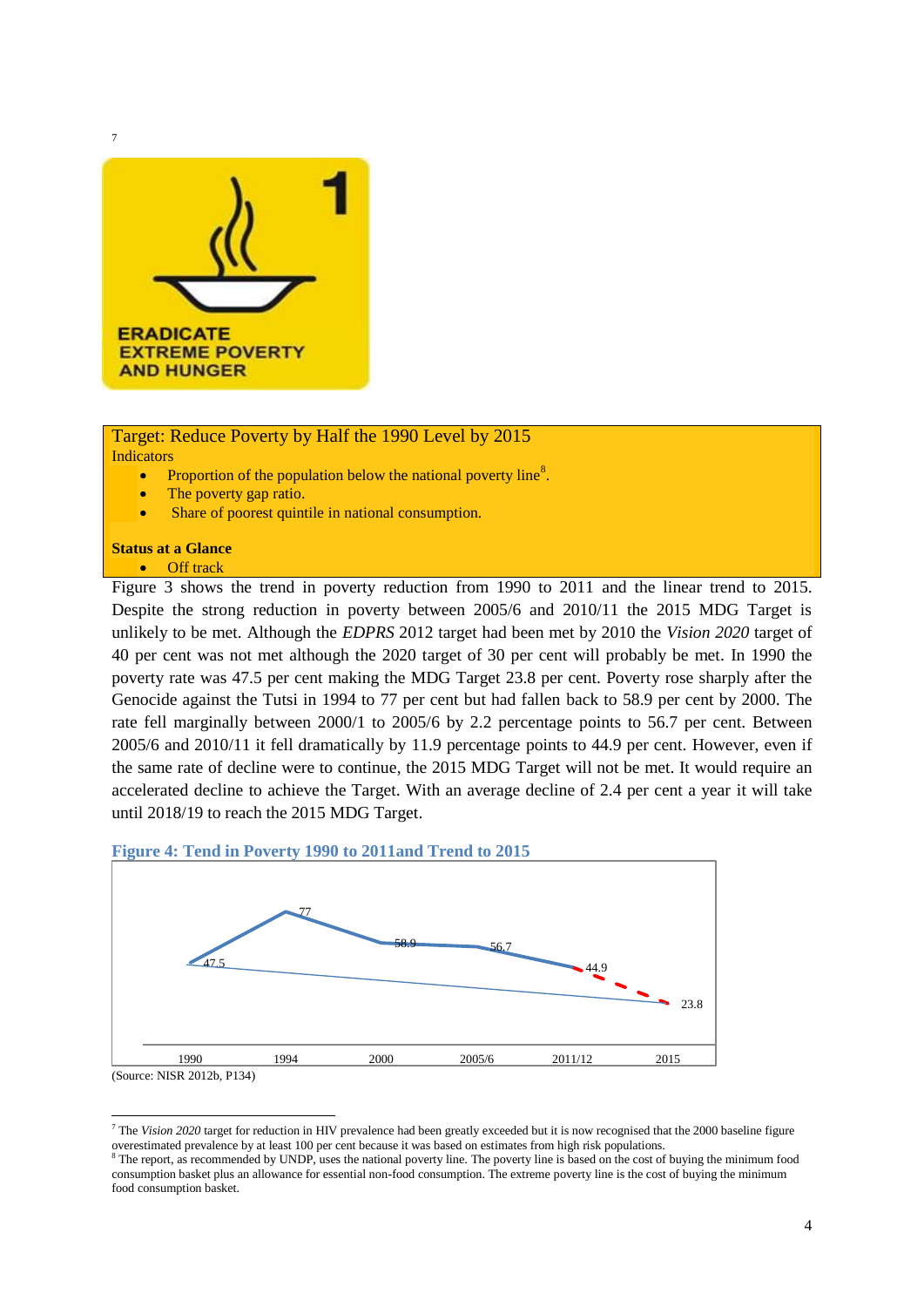Figure 5 shows that there has been a decline in poverty for household irrespective of the main source of income, apart from those with diversified incomes with less than 30 per cent coming from paid farm work. However, the largest declines have been for households mainly dependent on nonagricultural income, waged employment, non-farm own account work and transfers.





Figure 6 shows the reduction in poverty by Province from 2000 to 2010/11. Poverty has reduced in all the Provinces and Kigali City. Southern Province, which experienced a marginally increase in poverty between 2000 and 2005/6, has seen a significant decrease of 10.2 percentage points between 2005/6 and 2010/11. The largest reduction over the period has been witnessed in Northern Province, where poverty has reduced by 15.7 percentage points, and the poverty rate by 2010/11 was much the same as the Eastern Province, which had the lowest provincial poverty rate in 2000 and 2005/6. Kigali city has by far the lowest poverty rate, 16.8 per cent in 2010/11 but has witnessed a much smaller decline in poverty over the period of four percentage points. Between 2005/6 and 2010/11 the rate of decline in poverty was significantly greater in rural areas. The poverty rate fell by 6.4 percentage points in urban areas compared with 13.2 percentage points in rural areas, narrowing the urban rural divide from 33.5 percentage points to 26.6 percentage points.



**Figure 6: Poverty Head Count by Province, 2000-1, 2005-6 and 2010/11**

<sup>(</sup>Source: National Institute of Statistics 2012b)

<sup>(</sup>Source: NISR 2012b, P134)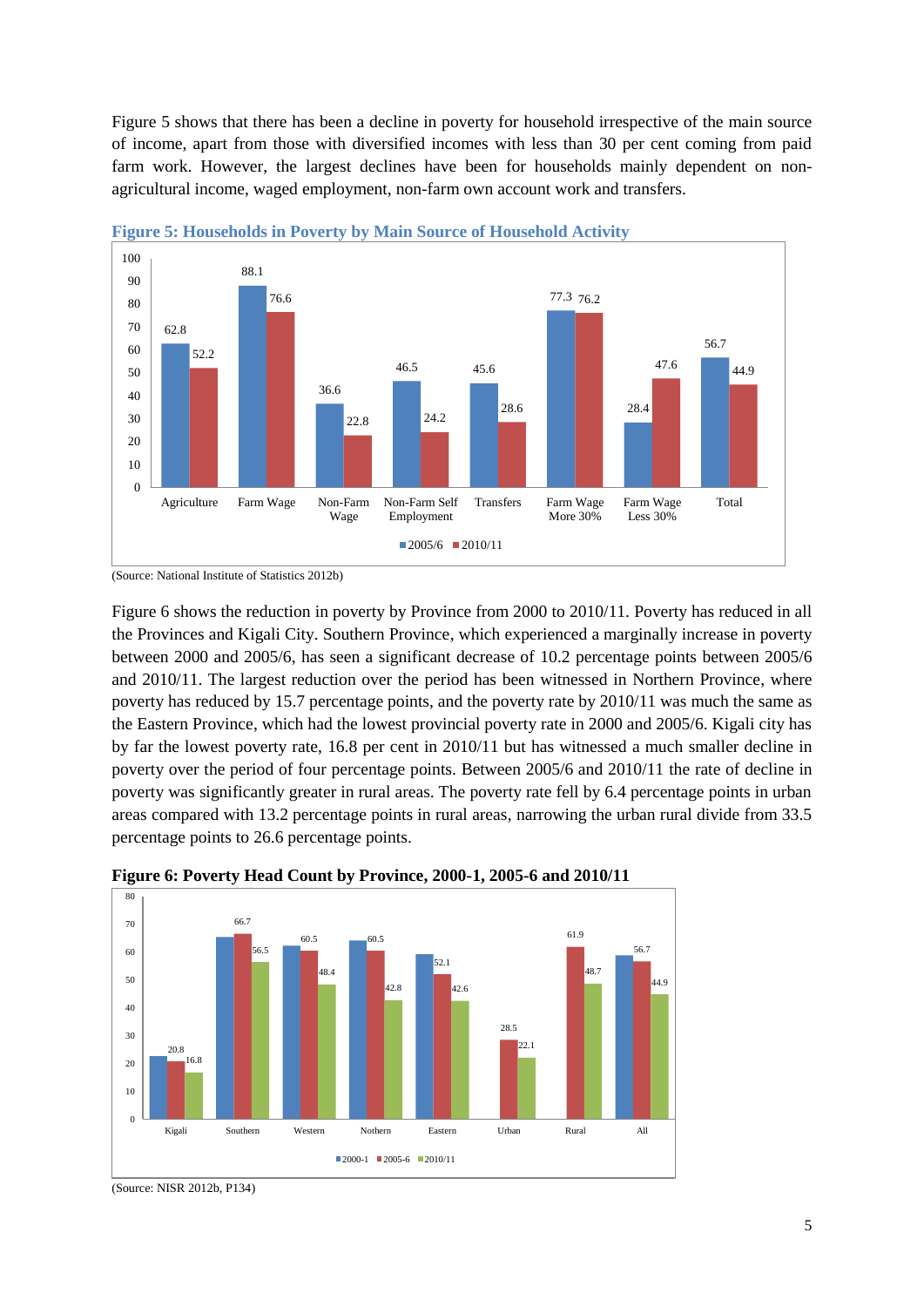However, poverty only fell in 13 of the 30 Districts and there are very large variations by district (NISR2012a). In 2005/6 poverty ranged from 10 per cent in the least poor district to 85 per cent in the poorest. By 2010/11 it ranged from 8.3 per cent in the least poor district to 70 per cent in the poorest. The three least poor Districts are Musane in Northern Province and Kicukiko and Nyarugenge in Kigali City. The six poorest Districts are located in the Southern and Western Provinces - Gisagera, Nyarguru, Nyamake and Nyanza in Sothern Province and Karongi and Nyamasheke in Western Providence (Figure 6; NISR2012b, P138).



#### **Figure 7: District Map of Rwanda**

The main explanations for the significant fall in poverty between 2005/6 and 2010/11 are an increase in farm productivity and the sale of agricultural products and the increase in non-farm income. The share of income from mainly subsistence agriculture fell by 6.5 percentage points whilst that from non –farm wage income increased by 5.1 percentage points and that from 'other', which includes small non-farm enterprises, increased by 4.7 percentage points. Public and private transfers also increased (Figure 8).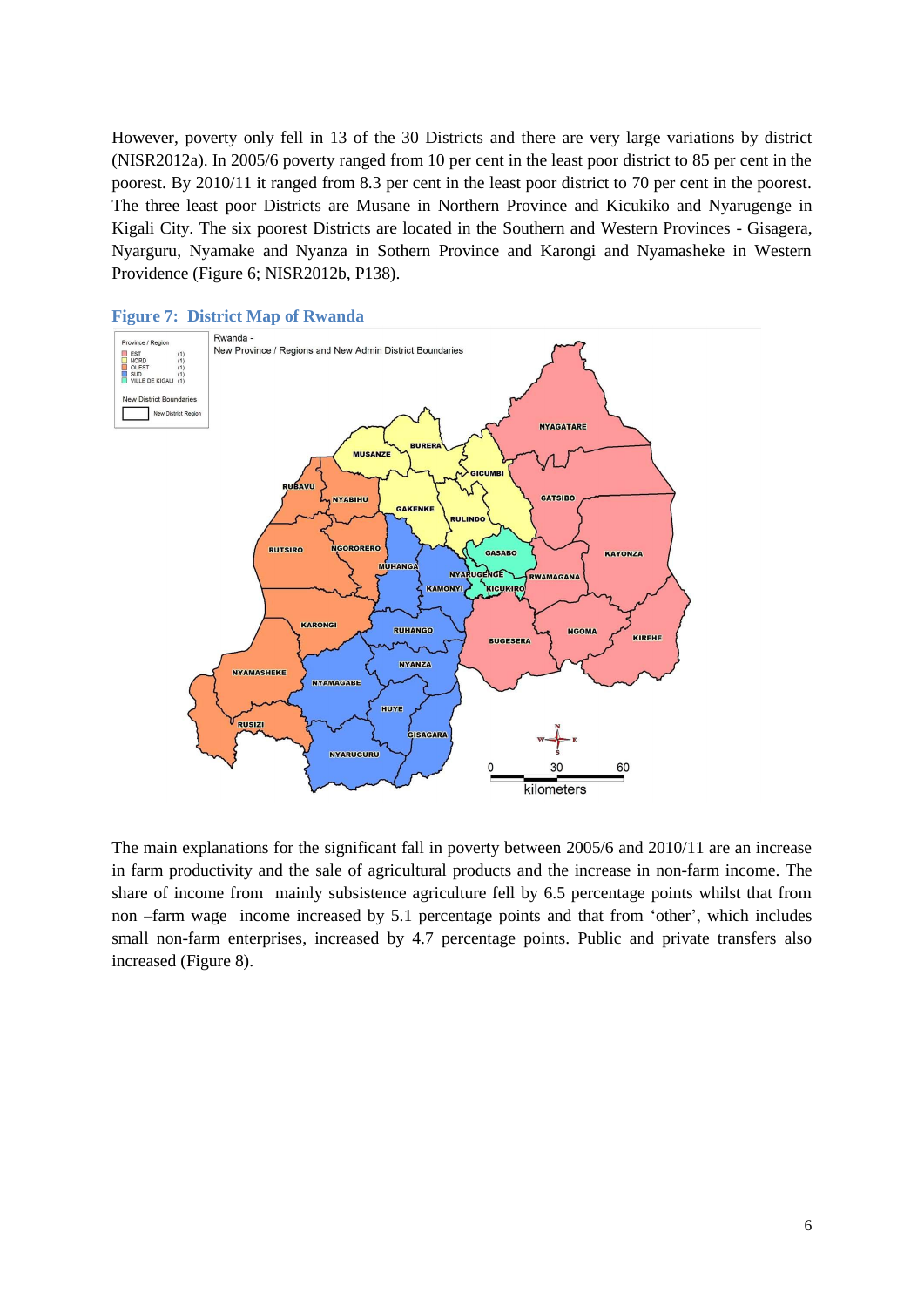

#### **Figure 8: Shares of Income 2005/6 and 2010/11**

(Source: NISR 2012b)

Provided growth can be maintained and inequality does not increase then the prospects for future poverty reduction are good. Between 2005/6 and 2010/11 inequalities as measured by the Gini Coefficient fell as compared with the period between 2000 and 2005/6, when inequalities increased (Figure 9). However, the recent growth has been translated into significant poverty reduction. Between 2005 and 2010/11, growth was faster at the bottom of the income hierarchy than at the top, resulting in a reduction in inequalities. This contrasts with the 2000-2005/6 period, when income grew faster among the better off and inequalities increased. Inequalities have reduced in all Provinces and are now marginally lower than in 2000. We that should note, however, that the 2010/11 Gini of 49 per cent is still well above the *EDPRS* 2012/13 and *Vision 2020* 2010 target of 40 per cent. On present trends it is unlikely that the *Vision 2020* target of 35 per cent will be met.

Figure 9 also shows the trend in standard poverty measures, the poverty gap ratio, the poverty severity measure and the Watts index. All the indices fell over the period 2000 – 2010/11, with a much sharper decline between 2005/6 and 2010/11 than in the earlier period. The poverty severity measure, for example, fell by just under half over the period, with most of the fall in the second half. The Watts index measures depth of poverty and permits estimation of the average time it takes a household to escape poverty. If the incomes of the poorest 57 per cent in 2005/6 continue to grow at the average rate for 2005/6-2010/11 (5.6%), the average length of time it will take for a household to escape poverty will be 3.6 years. If the rate of growth is 4.4 per cent, the average for the period 2005/6- 2010/11, then the average time to escape poverty will be 4.5years.



#### **Figure 9: Poverty and Inequality Measures 2000/1 – 2010/11**

<sup>(</sup>Source: NISR 2012a; 2012b)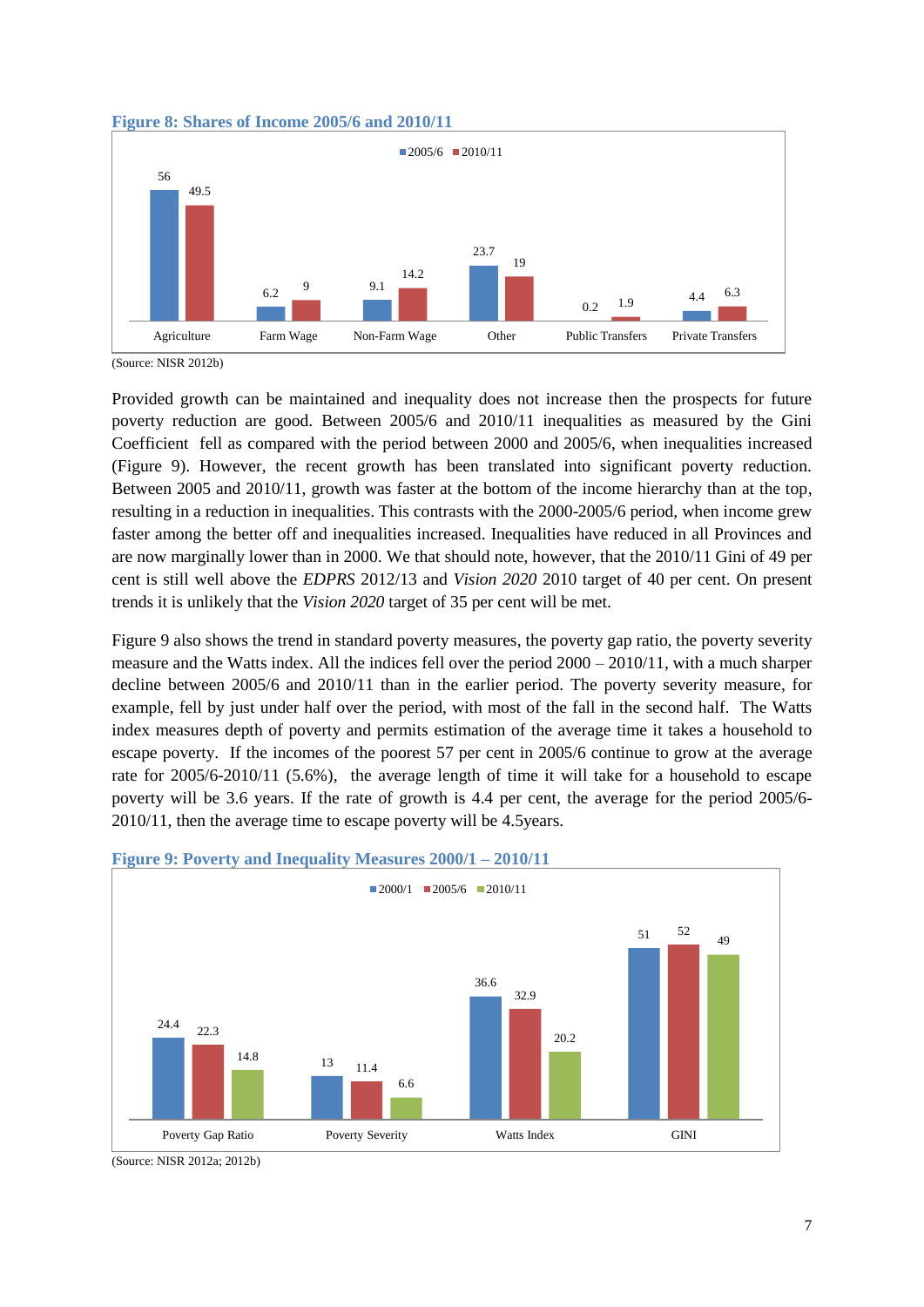Target: Productive and Decent Work for All, Including Women and Children **Indicators**

- Growth rate of GDP per person employed.
- Employment-to-population ratio.
- Proportion of people employed living below the national poverty line.
- Proportion of own account and contributing family workers in total population.

**Status at a Glance •** Off Track

A new MDG Target introduced in 2007 relates to decent work and the importance of paid non-farm work for poverty reduction. This is in recognition of the fact that full and productive employment is the main route out of poverty. In Rwanda a majority of workers do not have decent jobs as defined by the International Labour Organisation and used as the MDG definition (Schmidt nd). There is, however, no specific target but *Vision 2020* set a 2010 target of 25 per cent non-agricultural employment by 2010 and 50 per cent by 2020. By 2010 28.8 per cent of workers were in nonagricultural employment. The target is 50 per cent by 2020 and at the current rate of movement out of agricultural employment looks unlikely to meet this target (Figure 10).

**Figure 10: Trend in Reduction in Agricultural Employment 2000-2020 and Linear Progression** 



(Source: Ministry of Finance and Economic planning 2000; NISR2012)

The employment to population ratio is an indication of the ability of an economy to absorb adults seeking employment - that is, to provide full employment. However, a ratio of over 80 per cent is generally an indicator of an abundance of low-quality jobs and the need to work to survive. In Rwanda the economic activity rate is over 80 per cent. It has declined since 2000 from 86.7 per cent to 84.2 per cent in 2010/11. However, there was virtually no change between 2005/6 and 2010/11  $(0.2\%)$ .

The proportion of employed people living below the national poverty line is a measure of the proportion of people who work for a poverty wage - in other words, are not able to earn sufficient to bring themselves out of poverty. This is different from the headline poverty figure which is a measure of households, as it is a measure of 'individuals in employment' poverty status. In 2005/6 55 per cent of workers earned a poverty wage. The figure for 2010/12 is not yet available but it will have declined significantly compared with 2005/6 and is almost certainly going to be below the headline poverty count of 44.9 per cent.

The proportion of own-account and contributing family workers is a measure of vulnerable employment. This is a measure not only of vulnerability to poverty but of vulnerability to poor work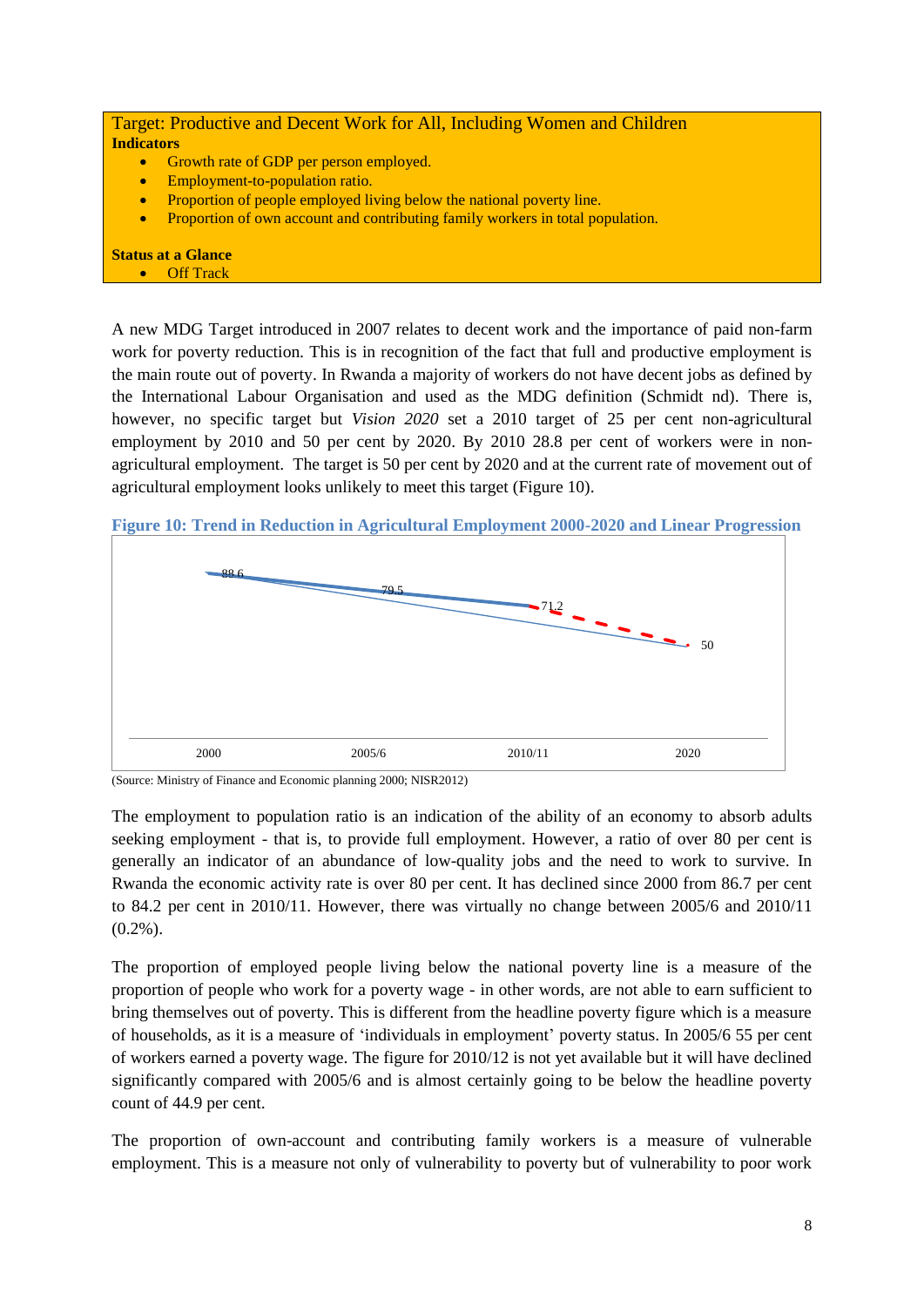conditions. Using this definition, there has been a significant decline in vulnerable employment, a decline of 16.3 percentage points over the 10 year period 2000-2010. In 2010/11, 72.8 per cent of workers were in vulnerable employment, compared to 80.9 per cent in 2005/6 and 89.1 per cent in 2000 (Figure 9). However, in Rwanda research has demonstrated that non-farm self-employment can reduce household poverty (Abbott 2010; Vinck *et al* 2009). On the other hand, paid farm employment is the poorest paid of all work and concentrated in the informal sector where workers are unlikely to enjoy the full protection of employment law. We do not have the figures yet for 2010/11, but in 2005/6, 91 per cent of waged farm workers were in the informal sector, compared to 58 per cent of non-farm waged employees (Strode *et al* 2007). In 2010/11, 16.9 per cent of workers were in nonfarm waged/salaried employment, but they made up 22.2 per cent of the non-poor; 9.7 per cent were in independent non-farm employment, but they made up 12.5 per cent of the non-poor. Conversely, Farm employment accounted for 9.9 per cent of employment but only 6.4 per cent of the non-poor. Small-scale farmers made up 61.8 per cent of the employed but only 56.7 per cent of the non-poor.

Figure11 shows that between 2000 and 2010/11 there was a significant move out of subsistence farming and a corresponding increase in waged farm, waged non-farm and independent non-farm employment. By 2010/11, 16.7 per cent of workers were in waged employment and 9.7 per cent in non-farm self-employment, compared with 7.4 per cent and 3.6 per cent respectively in 2000, an increase of 9.5 and 6.1 percentage points respectively.



**Figure 11: Changes in Employment Status between 2000-1, 2005-6 and 2010-11**

Thus whilst we cannot measure accurately the proportion in decent employment as defined by the International Labour Organisation, our analysis suggests that there has been an increase in decent employment in Rwanda but that the overwhelming majority of workers are still not in decent work.

# Target: Halve the Proportion of People who Suffer from Extreme Hunger

#### **Indicators**

- Prevalence of underweight children under five years of age.
- Proportion of the population below minimum level of dietary energy.

#### **Status at a Glance**

- On track for children under five years of age
- On track for population as a whole.

<sup>(</sup>Source: National Institute of Statistics 2012b)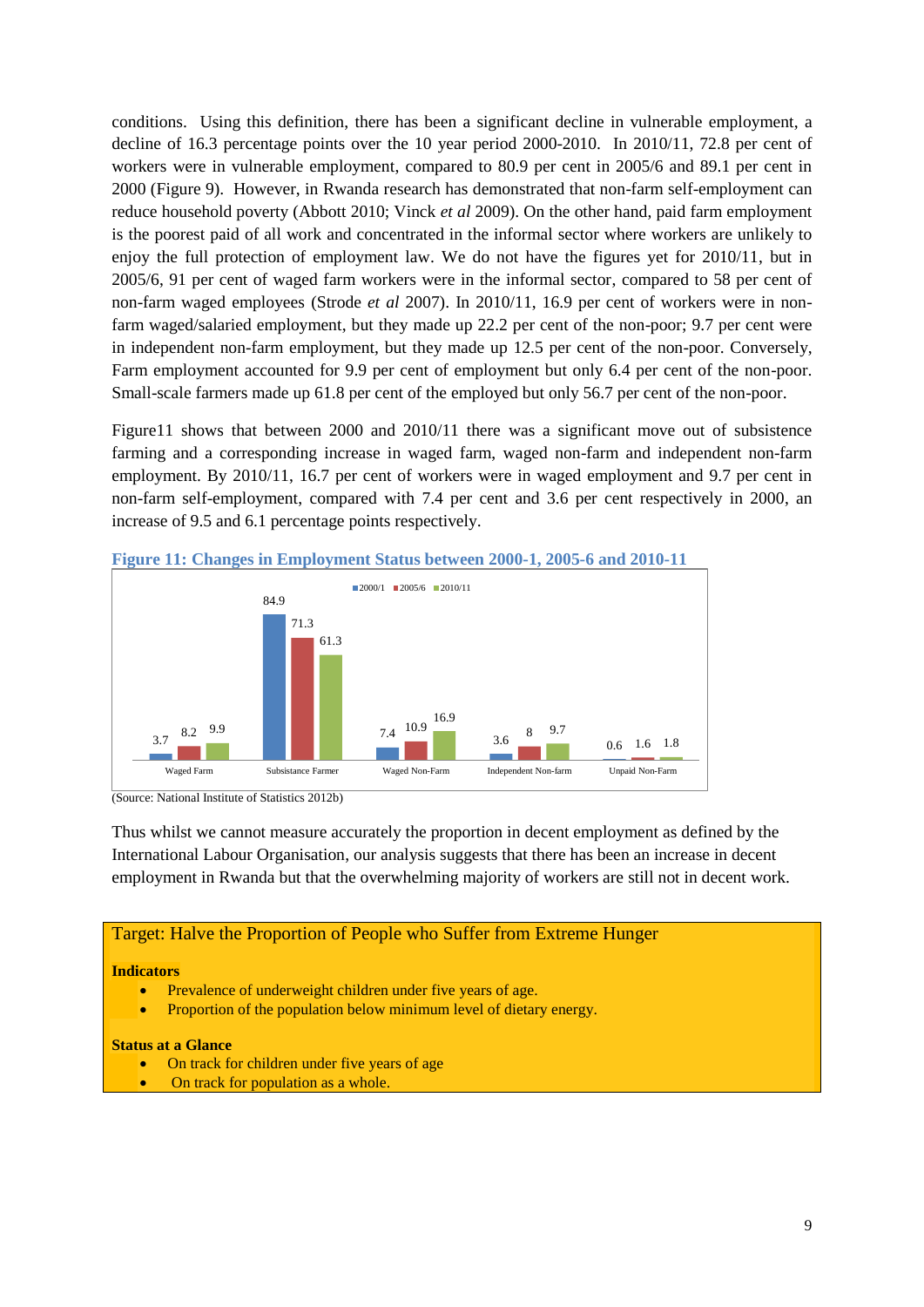Nutritional status is an important measure of health as well as being related to poverty. The definition of extreme poverty in Rwanda is the inability to afford the basic basket of food which provides the minimum calories necessary for an active adult, 2,300 a day.

Nutrition continues to be a public health concern, although there is a strong commitment to tackling the problem. A number of initiatives and interventions have been put in place over the last 10 years including the *National Nutrition Policy* in 2007, the *National Protocol on Management of Malnutrition* in 2009 and the *National Multisectorial Strategy to Eliminate Malnutrition* in 2010.

Figure 12 shows that Rwanda has already achieved the 2015 MDG Target for the prevalence of underweight children. By 2010 the proportion of underweight children under five years had declined to 13.7 per cent, 11.4 per cent below -2 SDs and 2.3 per cent below -3SDs. There has also been a decline in stunting (height-for age) from 51 per cent in 2005 to 44 per cent in 2010 and wasting (weight-for height) from five per cent in 2005 to three per cent in 2010. Despite this progress the 2010 DHS comments on the slow progress being made in improving the nutritional status of women and children.



**Figure 12**: Prevalence of Underweight Children Under Five Years

Figure 13 shows the trend from 1990 to 2010/11 in extreme poverty, which is a proxy measure of the proportion of the population below the minimum level of dietary intake. It shows that there has been a reduction in extreme poverty since 2000 and that the MDG Target of 17 per cent is almost certain to be met. The reduction between 2005/6 and 2010/11 was 11.7 percentage points, an average of 2.4 a year. This suggests that the Target for extreme poverty will be achieved by 2013/14 if extreme poverty continues to fall at the same average rate a year as it did between 2005/6 and 2010/11.

**Figure 13: Trend in Extreme Poverty 2000-2010/11 and Linear Progression**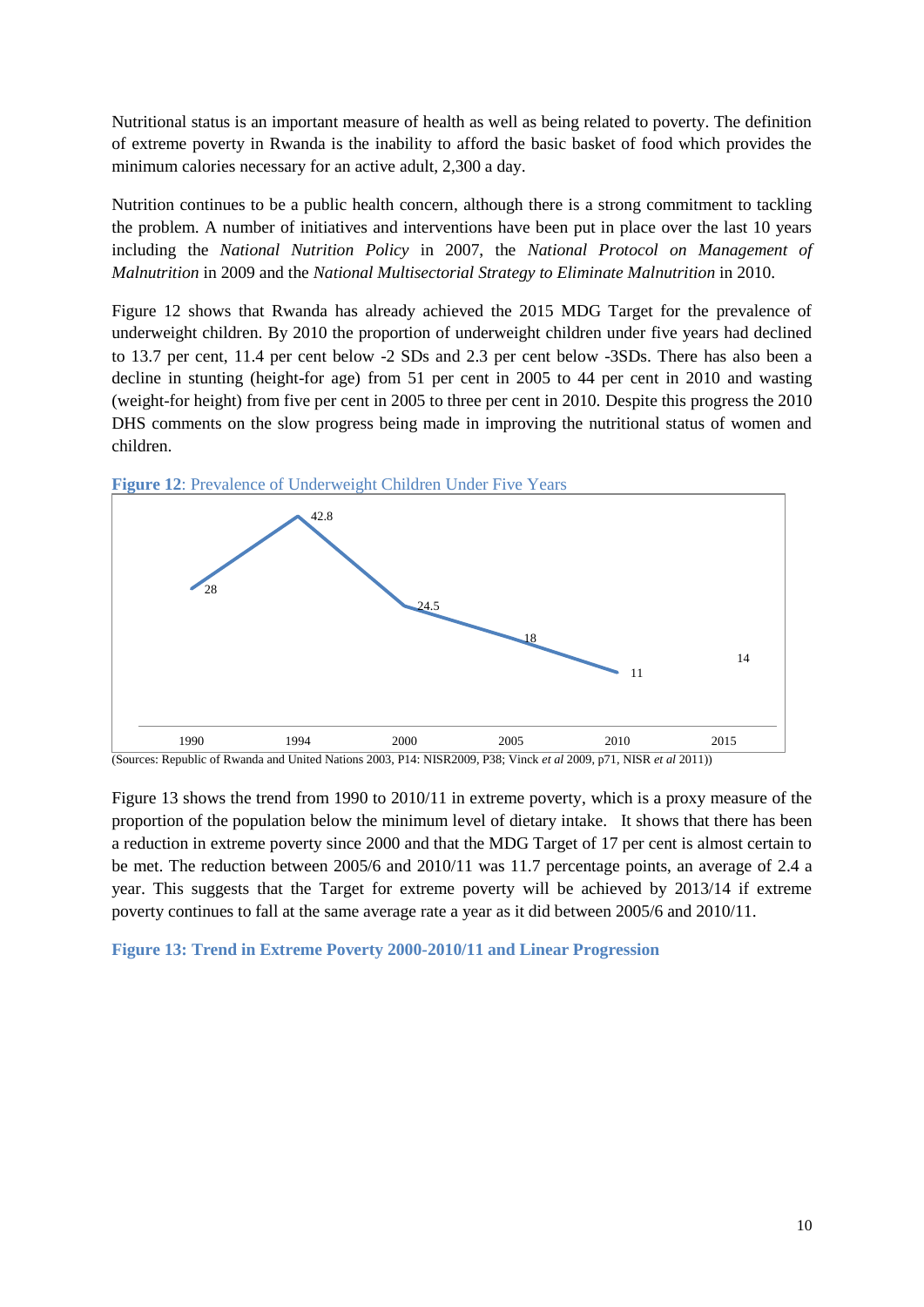

There has been a narrowing of the gap in extreme poverty between rural and urban areas and a narrowing of the differences between the Provinces. Figure 13 shows that there has been a decline in extreme poverty in all Provinces and in rural as well as urban areas. In the last decade extreme poverty has fallen by around 50 per cent in Kigali City and the Northern and Eastern Provinces. Extreme poverty is highest in Southern Province (31.1%), where it is a third higher than Eastern Province (20.8), which has the lowest rate of the Provinces. Kigali City has the lowest rate of extreme poverty, 7.8 per cent, only just over a third of the rate in Eastern Province. Extreme poverty fell in rural areas by 13.1 percentage points compared with 5.6 percentage points in urban areas between 2005/6 and 2010/11. The urban/rural gap was 23.5 percentage points in 2005/6 and had fallen to 16 percentage points by 2010/11.





<sup>(</sup>Source: NISR 2012b, P135)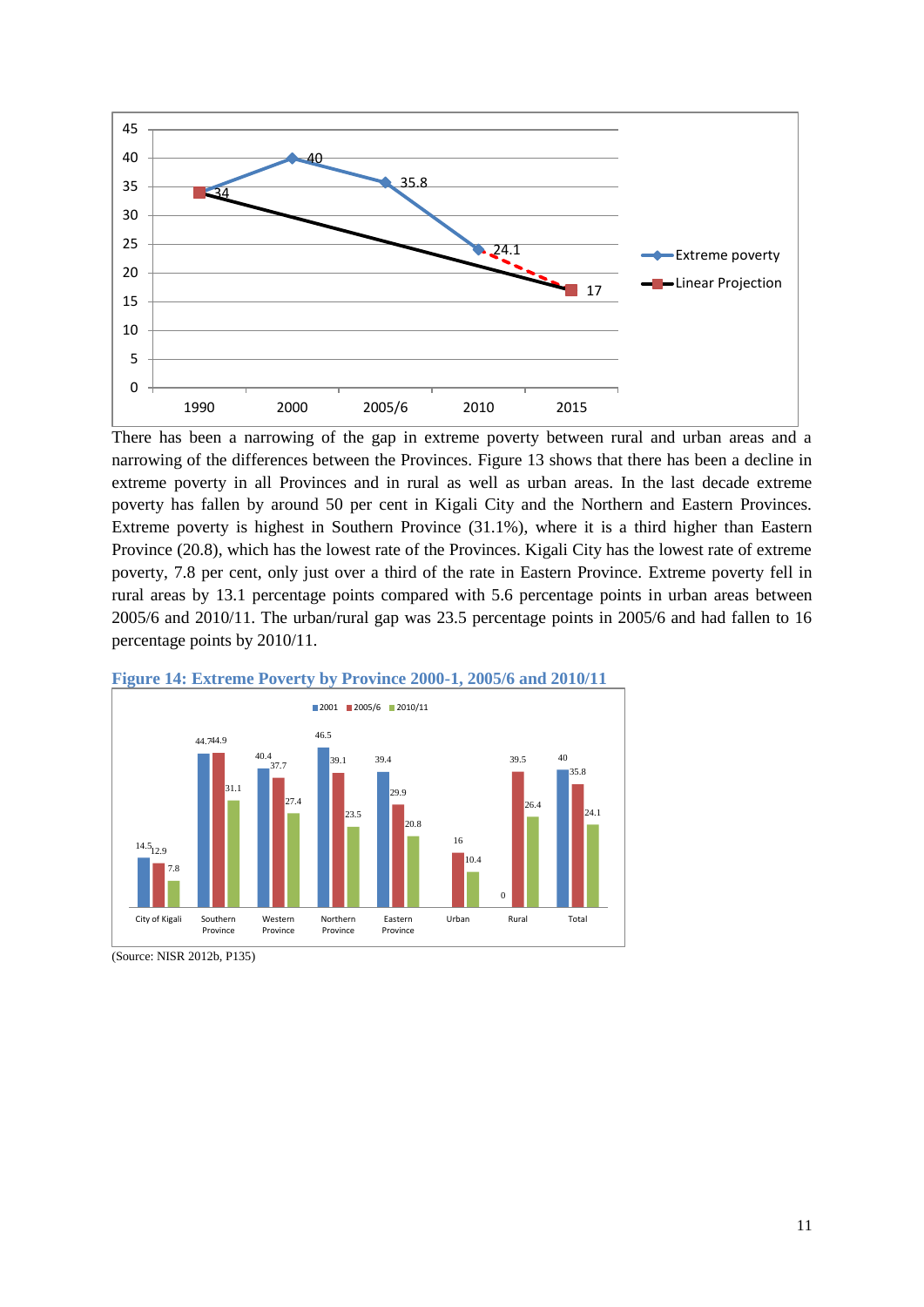

Target: Ensure that All Boys and Girls Complete a Full Course of Primary Education **Indicators**

- Net enrolment ratio in primary education.
- Proportion of pupils starting grade 1 who finish grade 6.
- Literacy rate of 15-24 year olds.

**Status at a glance**

• Potential to Achieve with Accelerated Progress

Despite the significant progress that has been made in getting children into school and enabling them to complete primary education, Rwanda has moved off track for achieving the 2015 MDG Targets. The *Vision 2020* target of 100 per cent by 2010 was not achieved and there will need to be a concerted effort if the2015 Target is to be achieved. The rate of progress towards achieving 100 per cent net primary school enrolment has slowed as the net enrolment rate has increased. The rate increased by 24 percentage points between 2000 and 2005/6 but only by 5.1 percentage points between 2005/6 and 2010/11, an average of one percentage point a year (Figure 15(. At the current rate of progress it will take at least until 2018/19 to achieve the 2015 MDG Target. It becomes more difficult to get the remaining children into school so it may take longer. Additional effort will be required to achieve the Target by 2015.



**Figure 15: Net Primary School Enrolment and Linear Projection** 

(NISR 2012b)

Figure 16 shows gross completion rates for primary school. There has been an increase of 58.6 percentage points over the last decade but progress has been uneven, with a sharp rise between 2008 and 2010 of 22 percentage points (an average of 10 a year) and 4.1 between 2010 and 2011. If the rate of increase between 2010 and 2011 is maintained then the MDG Target could be achieved but it looks a tough challenge and will require additional effort to accelerate progress.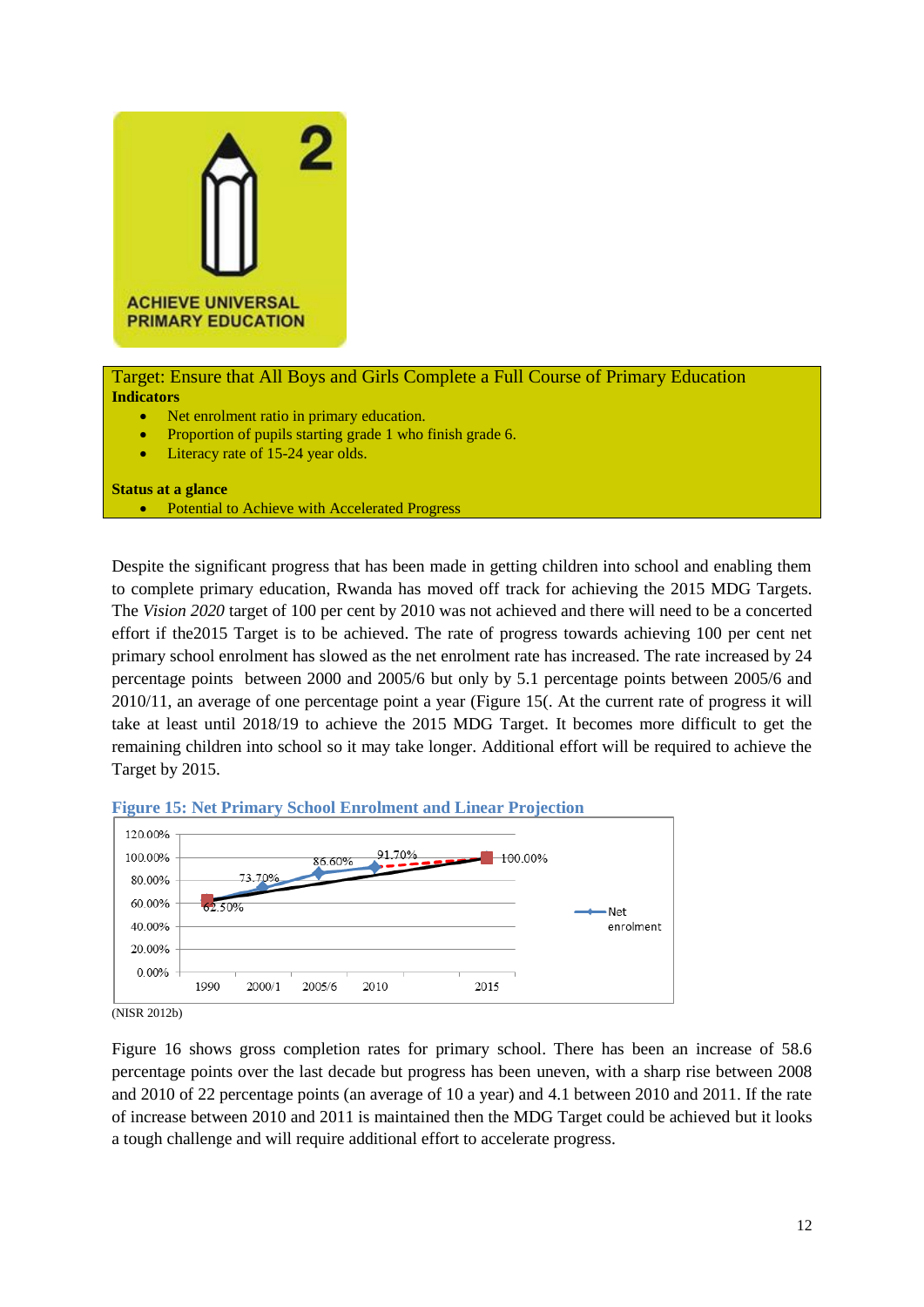

Figure 17 shows the literacy rates for 15-24 year olds, which is a proxy for the effectiveness of the education system. As would be expected, literacy rates have increased with the increase in school enrolment and completion rates. By 2010/11 literacy amongst 15-24 year olds stood at 83.7 per cent, an increase of 26.3 percentage points in the last decade. However, the 100 per cent literacy rate will be achieved only when 100 per cent of children go to school and stay in school long enough to gain basic literacy skills. Those who will be 24 in 2015 would have started school in 1998 and those who will be 15 started in 2007. Some of these will never have attended school and others will have withdrawn before they gained basic literacy skills.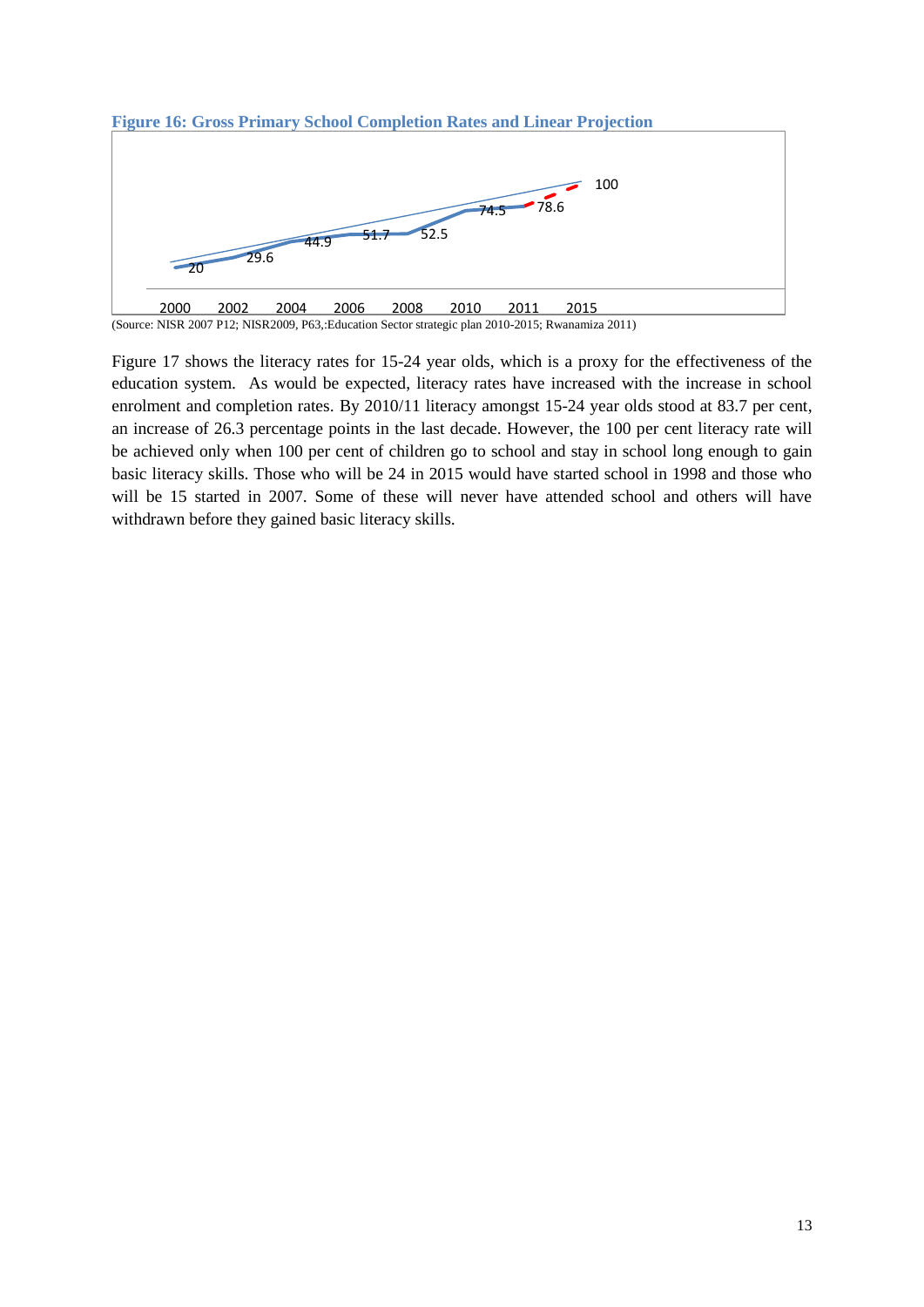# **Figure 17: Literacy Rates 15-24 Year Olds**



**(NISR 2012b)**

*Vision 2020* had a target of 80 per cent adult literacy by 2010. Although we do not have the figure, given that the adult literacy rate is lower than that for 15-24 year olds it is very unlikely to have been met. The 2020 target of 100 per cent adult literacy is clearly not going to be achieved. One hundred per cent adult literacy will not be achieved until all children attend school and remain in school until they have at least achieved basic literacy skills.



Target: Eliminate Gender Disparity in Primary and Secondary Education Preferably by 2005 and at all Levels by 2015

**Indicators**

- Ratio of girls to boys in primary schools.
- Ratio of literate women to men aged 15-24 years.
- Proportion of seats held in parliament by women.
- Share of women in waged employment in the non-agricultural sector.

- Achieved for ratio of boys to girls in primary school and proportion of women in parliament.
- Off track for share of women in waged non-farm employment.

There are three key indicators that are used to measure the gender gap: education, employment and political representation. Rwanda has one of the narrowest gender gaps in the world. However, this should not be confused with the empowerment of women (Abbott *et al* 2012). The analysis of the trends since 2000 suggests that the gap in education at primary and secondary level has disappeared but the gap in tertiary education has not decreased. The gap in employment has widened, with men capturing more of the opportunities to move into non-farm work than women.

**Status at a glance**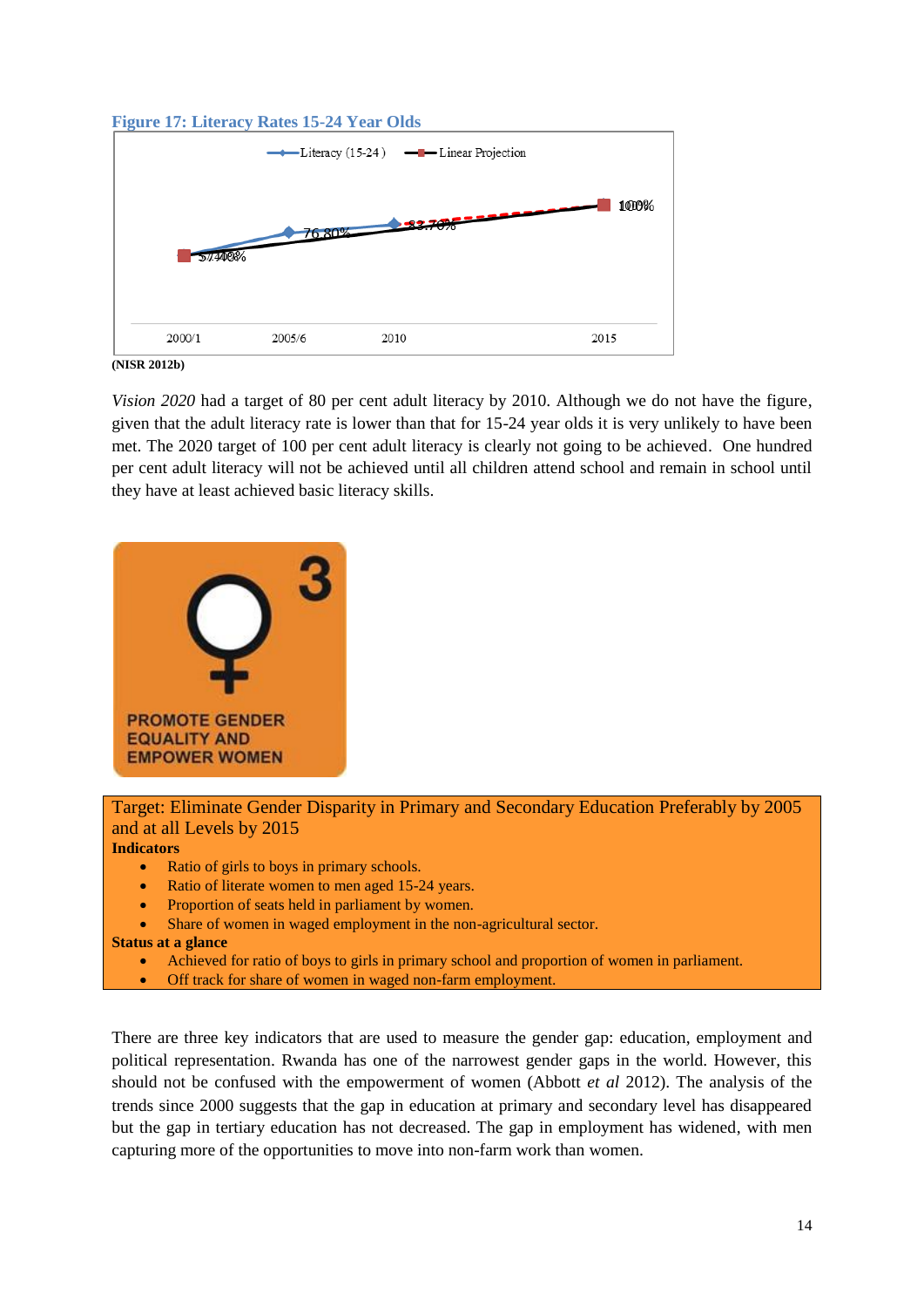The target for the ratio of girls to boys in primary education has been achieved. It has also been achieved at secondary level. It is only in TVET and higher education that the proportion of boys exceeds that of girls (Rwanamiza 2011). There are nearly a third more men attending tertiary education than women, three per cent and 2.1 per cent respectively. The increase between 2005/6 and 2010/11 was 50 per cent for both men and women, indicating that there has been no narrowing of the gap.

The literacy rate for young women aged 15-24 years is now higher than that of young men, 84.7 per cent compared with 82.5 per cent. It was the same in 2005/6.

The Target for the proportion of women in Parliament has also been achieved, with Rwanda being the first country in the world to achieve this Target in 2008.

However, the Target of 50 per cent of non-agricultural employees being women has not been achieved, and indeed the gap between men and women widened between 2005/6 and 2010/11 as it had done between 2000 and 2005/6. In 2005/6, 13.7 per cent of women were employed in remunerated non-agricultural work (waged and independent), compared with 28.8 per cent of men, three quarters of the additional paid non-farm jobs created between 2001 and 2006 were taken by men, and men were responsible for 60 per cent of small business start-ups (Strode *et al*, P10). In 2011/12, 38.7 per cent of male workers were in non-farm jobs compared with 18.1 per cent of female workers, an increase of 9.9 percentage points for men compared with 4.4 percentage points for women (NISR 2012b) (Figure 18).





(Source: NISR 2006; NISR2012b)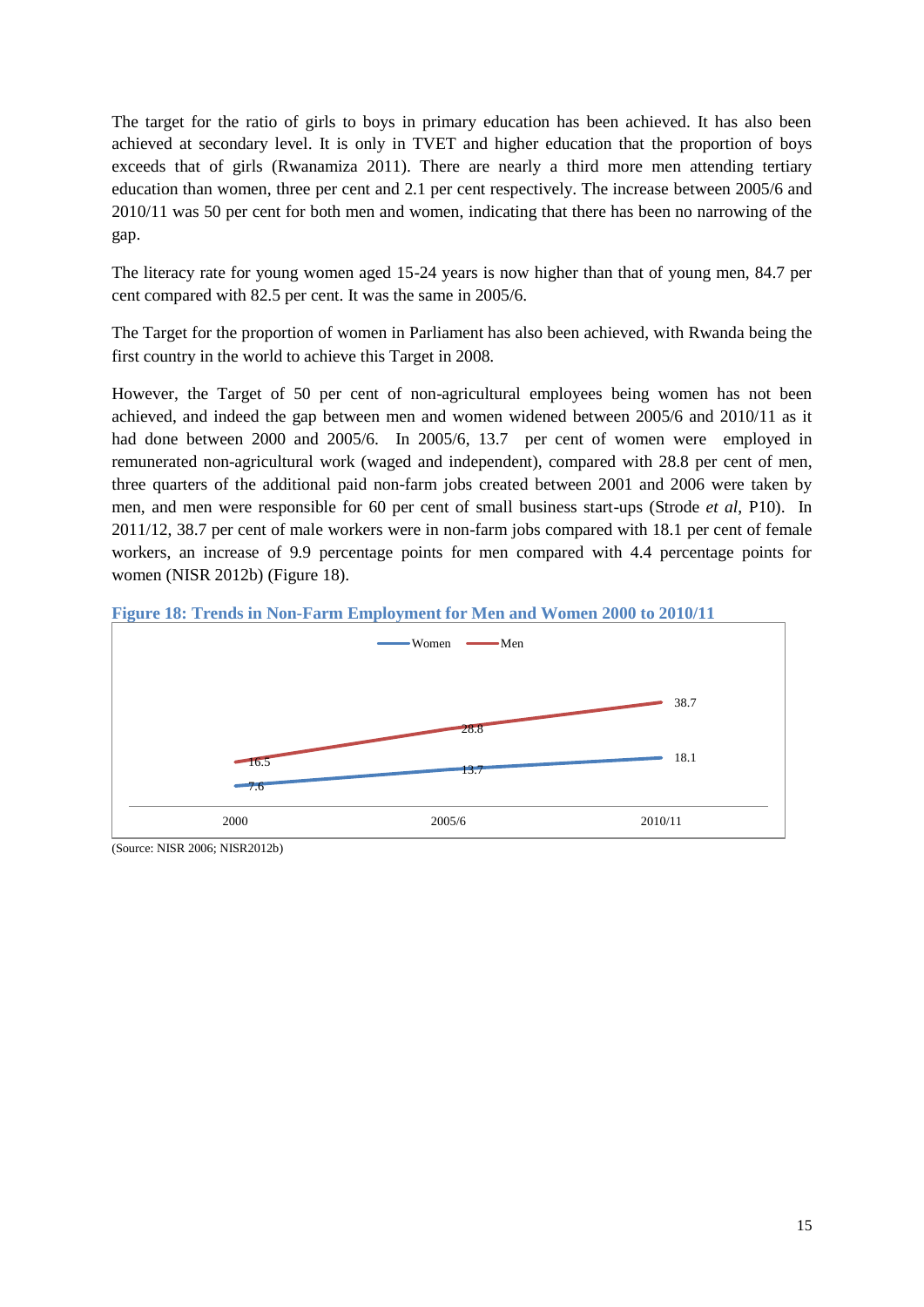

**Target: Reduce by Two Thirds the Mortality Rate among Children Under Five Years Indicators**

- Under-five mortality rate.
- Infant mortality rate.
- Proportion of 1-year-old children vaccinated against measles.

#### **Status at a glance** • On Track

There have been dramatic improvements in children's health in the last decade and the MDG Targets for infant mortality and under-five mortality look set to be achieved (Figures 19 and20). The *Vision 2020* 2010 target and the *EDPRS* 2012 target have been achieved. If the same rate of progress is maintained as that between 2008 and 2010 then the infant mortality MDG Target should be achieved in 2014 and the under-five Target by the end of 2012, both well ahead of 2015.





<sup>(</sup>Source: NISR 2007a P24; NISR 2009, P7, Ministry of Health et al 2011)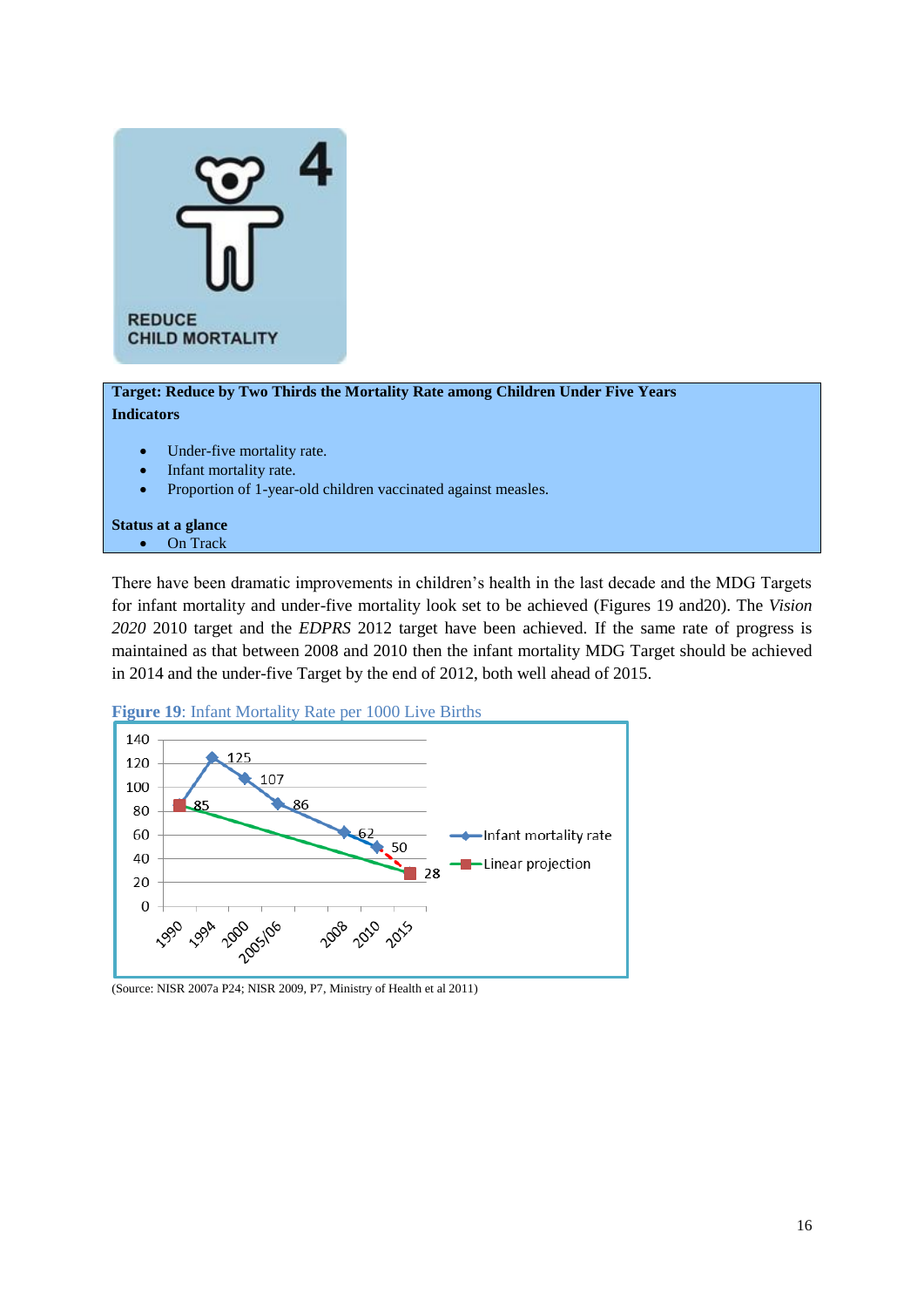

**Figure 20: Under 5 Years Mortality Rate per 1000 Live Births**

However, the 100 per cent target for the proportion of one-year-old children immunised against measles is very unlikely to be met. A 100 per cent take up of immunisation is improbable given parents with religious and other objections to having their children immunised. However, the 90 per cent coverage which has already been achieved gives 'herd immunity'.

**Figure 21: Proportion of One-Year-Old Children Immunised Against Measles**

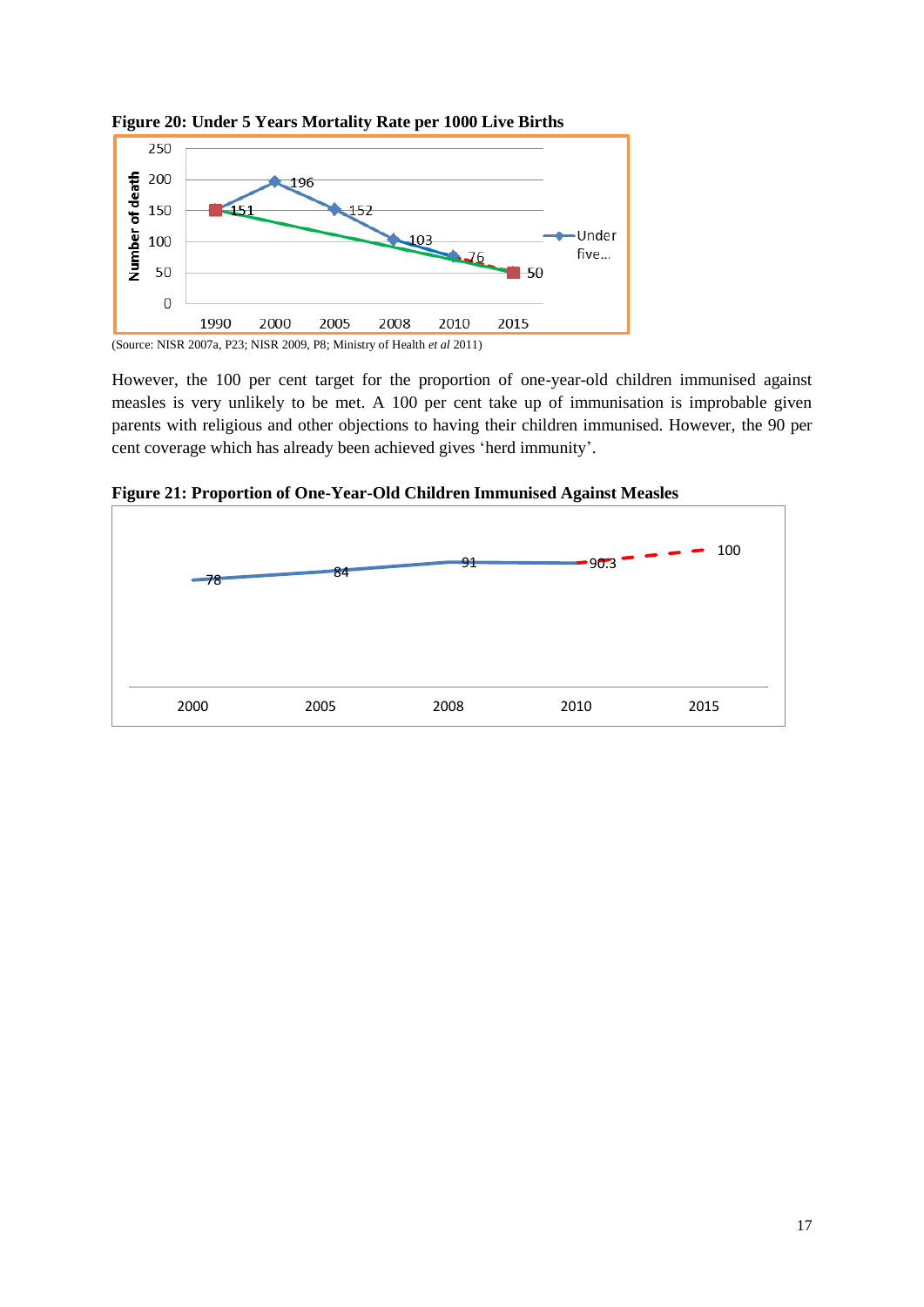

# Target: Reduce by Two Thirds the Maternal Mortality Rate

#### **Indicators:**

- Maternal mortality rate.
- Proportion of birth attended by a skilled health professional.
- Contraception prevalence rate (condom utilisation 15-24 year olds).
- Adolescent birth rate.
- Antenatal care coverage.
- Unmet need for family planning.

#### **Status at a glance**

• On track

There have been significant improvements in women's health over the last 10 years, with a dramatic decline in the maternal mortality rate, an increase in births attended by a skilled worker and increased uptake by married women of modern methods of contraception. Both the Vision 2020 2010 and *EDPRS* 2012 targets have been achieved for maternal mortality.

In Figure 22 we show the decline in the maternal mortality rate from 1990 to 2010 and the trend to 2015. We use as the 1990 figure the World Health Organisation revised estimate. Using this figure the 2015 Target should be met by 2013. The Government generally use a rate of 611 for 1990 and 268 for 2015 which on current trends would mean the Target would be met by 2015. However, if the 1990 rate is taken as 611 then the target should be 152 in which case the 2015 MDG Target would not be met until on current trends until 2017 (see Appendix). One should note, however, the maternal mortality rate in the 2010 DHS is a six-year average and therefore does not fully reflect the dramatic decline in maternal deaths in health facilities witnessed as a result of the introduction of maternal death audit (Ngabo *et all* 2011). The introduction of audits reduced maternal mortality by around 50 per cent, mainly because of a reduction in deaths from postpartum haemorrhage.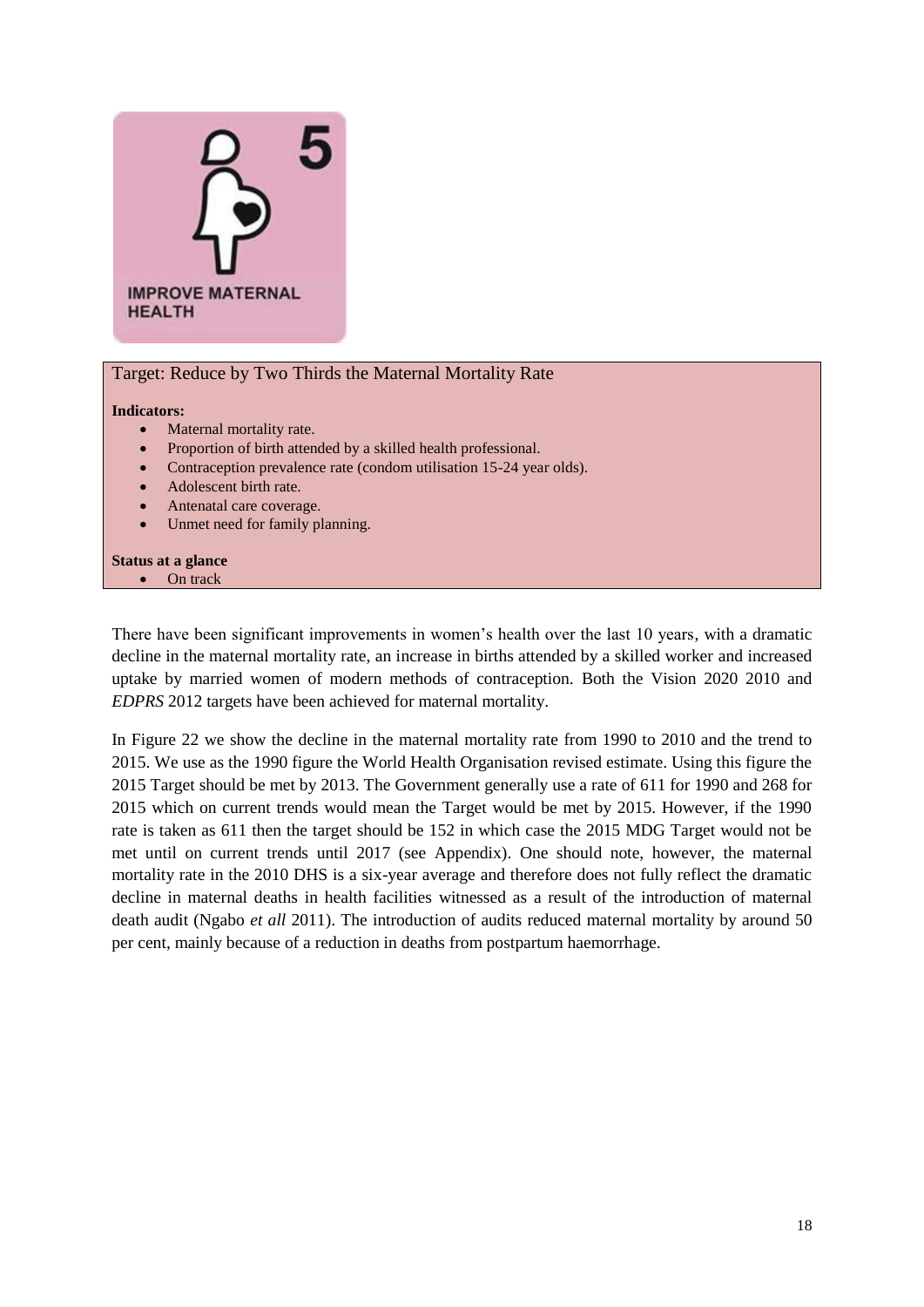

Given the unreliability of maternal mortality figures in developing countries, the UN have introduced as a proxy indicator the percentage of births attended by a skilled birth attendant (UN 1999). Figure 23 shows the trend for births attended by a skilled health care worker between 2000 and 2010 and the trend to 2015. If the average rate of progress between 2005 and 2010 (6% a year) is maintain then the MDG 2015 Target of 95 per cent of births attended by a skilled worker will be achieved. Rwanda has, in any case, put in place a system of emergency response so that community health workers can ensure that women get appropriate treatment in an emergency and Graham *et al* (2001) argue as a based on a meta-analysis of research that this is the most effective way to reduce maternal mortality in developing countries.





Source: Abbott and Rwirahira, 2011

-

Antenatal care is also seen as important and enables early diagnosis of potential problems, the prescribing of iron supplement and testing for HIV. Attendance for antenatal care is high (Figure24). In 2010 98.2 per cent of pregnant women attended at least one antenatal care visit. However, only

<sup>&</sup>lt;sup>9</sup> The rate for 1990 is the revised estimate by WHO and UNICEF (WHO 1996) developed to enable progress towards achieving the MDG for maternal mortality to be measured. It is significantly higher than the rate of 611 which was reported in the *2007 Rwanda Country Report* (NISR 2007b) and is higher than the figure used in Hogan et *al'*s 2010 analysis – 813 (508 – 1223) published in the *Lancet..* Measuring maternal mortality has been difficult because of poor-quality data (Hogan *et al* 2010). See the Appendix for graphs showing the trend based on the figures used in other reports in Rwanda.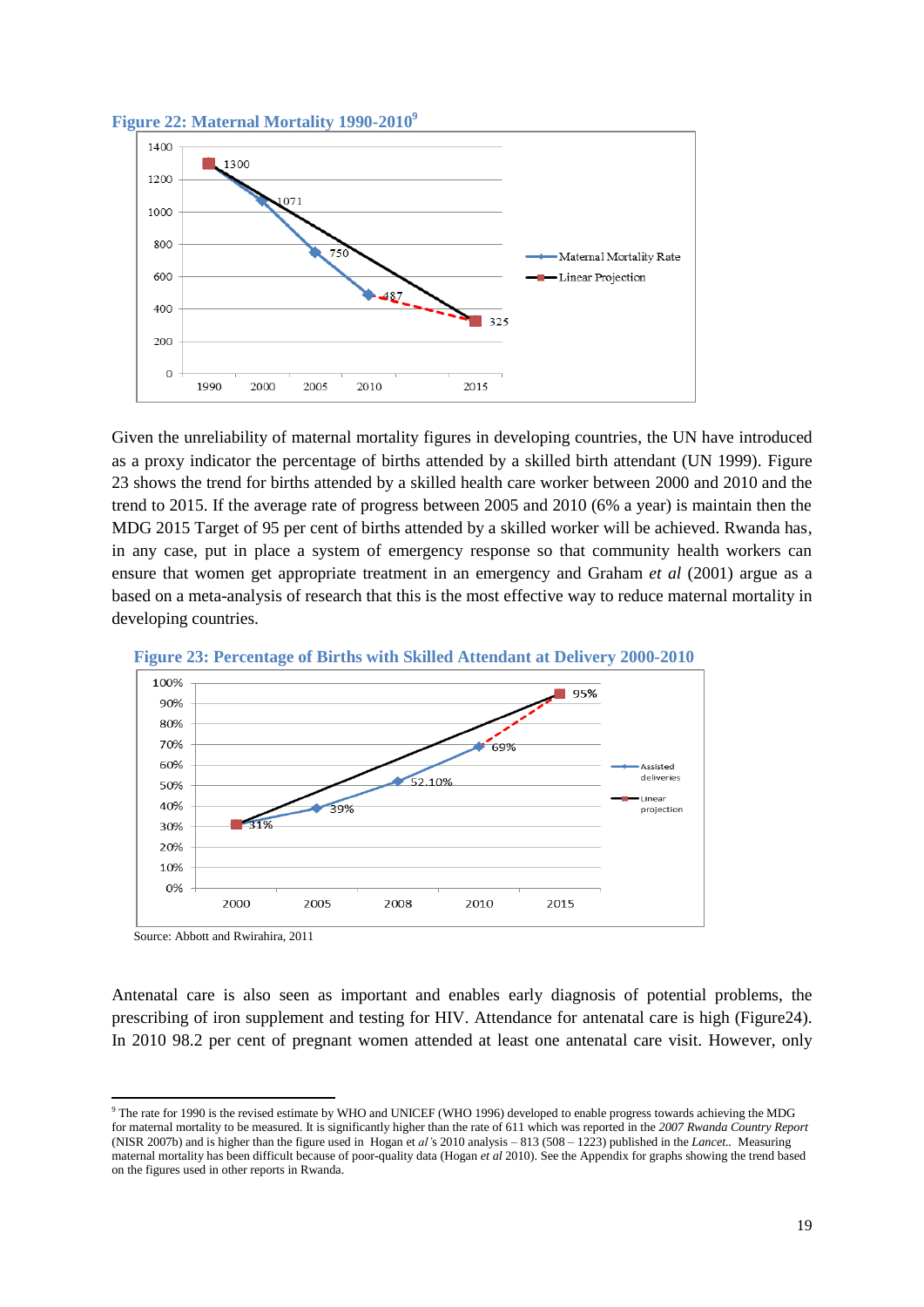35.4 per cent made the WHO recommended four visits. Also, only 1.8 per cent attended for a visit during the first trimester, as recommended by the world Health Organisation.



**Figure 24**: Number of Antenatal Care Visits**2008 and 2010**

The use of modern contraception by married women has also increased dramatically, from four per cent in 2000 to 45 per cent in 2010. However, this is well short of the *EDPRS* 2012/13 target of 75 per cent. The 2010 DHS estimates that there is an unmet need for family planning by 19 per cent of married couples. This suggests that the government's target figure is higher than the existing demand and that to achieve the 75 per cent there will have to be further demand stimulation.







The availability of contraception for unmarried men and women is also important and an especially vulnerable group are young people aged 15-24 years. Early pregnancy, especially outside of marriage, has a negative impact on a young women's transition to adult life and her future prospects for economic empowerment. Abortion except when there is a threat to the life of the mother is illegal in Rwanda. However, the demand for family planning by young unmarried women is very low, two per cent for young women aged 15-19 and 6.3 per cent for those aged 20-24. Half of the of the demand for those aged 15-19 years is met and 70 per cent for those aged 20-24 years.

An alternative way of measuring unmet need for modern contraception by young people is the proportion that are sexually active and used a condom at their last sexual encounter. Figure 26 shows the use of condoms by sexually active unmarried young people. It shows that there has been an increase in the use of condoms between 2005 and 2010 for both young men and women with men being significantly more likely to say they used a condom. In 2010 two thirds of young men used a

<sup>(</sup>Source: NISR *et al* 2010, P112)

<sup>1</sup> <sup>10</sup> The target is the 2012 *EDPRS* target.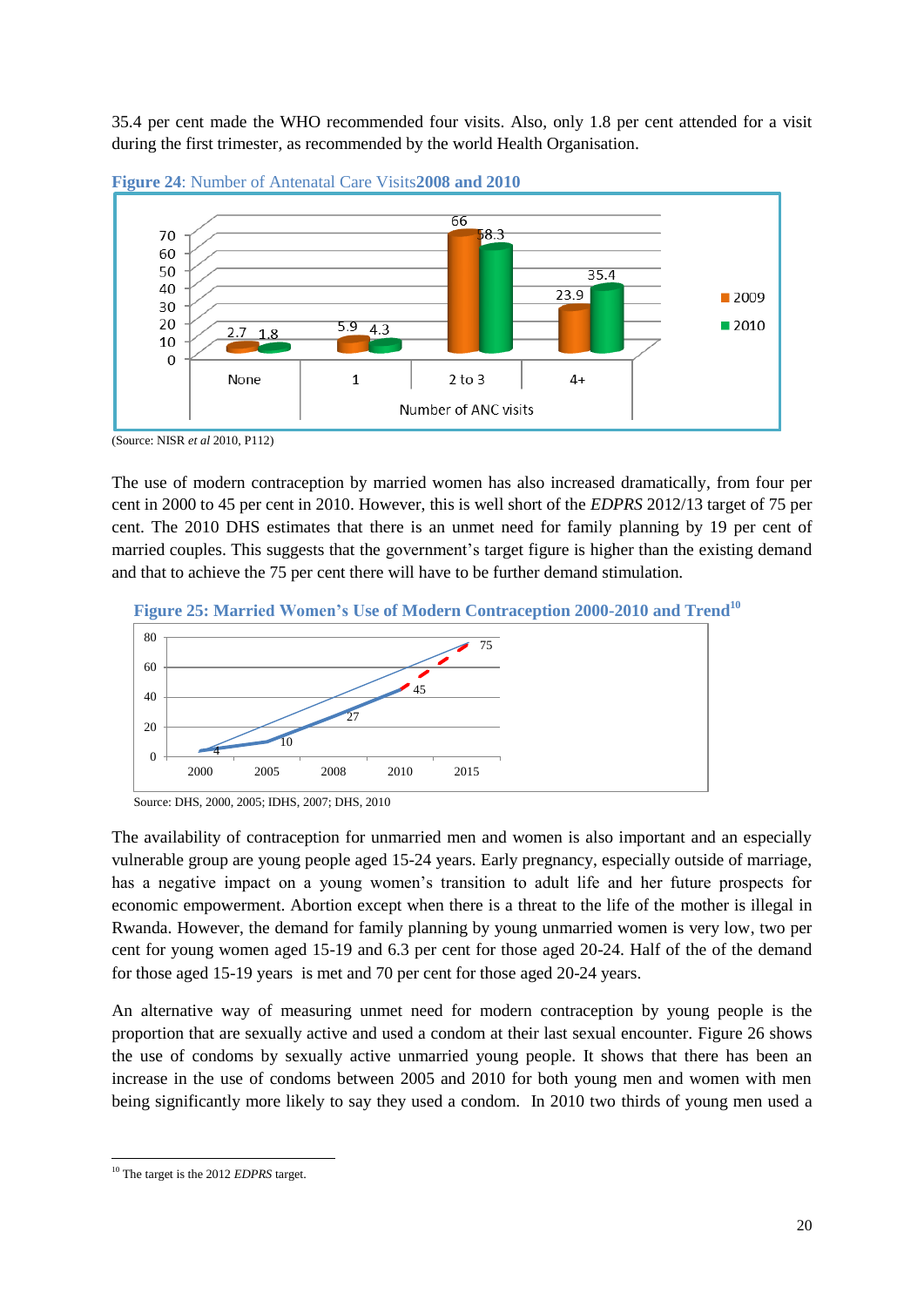condom but only 42 per cent of young women. This suggests that there is a significant unmet need for modern contraception by young people.





Early pregnancy is also a problem for young women. It can have a negative impact on transition to adult roles, cause school dropout and poses a higher risk to the health of the mother than delaying childbirth until the twenties. Figure 27 shows the trend for adolescent and young adult fertility. Adolescent fertility has declined only slightly since 1992 and remains relatively high at 41 births per 1,000. Young adult fertility has declined since 2000 from 240 to 189 but still remains high.

# **Figure 27**: Trend in A**dolescent and Young Adult Fertility 2000-2010**



Source: HDS, 2000, 2005: IDHS 2007/8; DHS, 2010

<sup>(</sup>NISR *et al* 2011)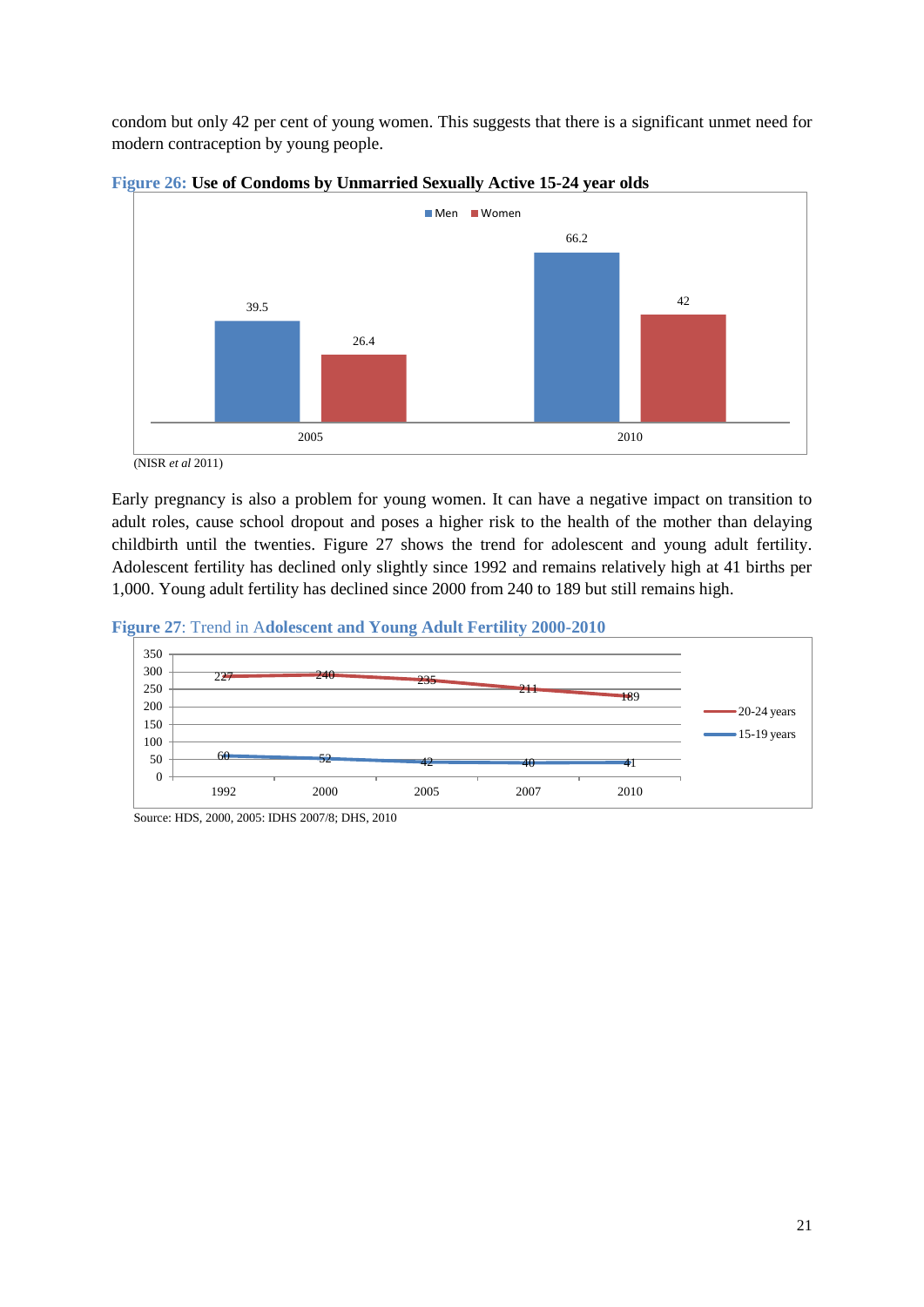

# Target: Have halted by 2015 and begun to reverse the spread of HIV/AIDS and provide universal access to treatment for HIV/AIDS for all those who need it **Indicators**

- HIV prevalence among population aged 15-24 years.
- Condom use at last high-risk sex.
- Proportion of population aged 15-24 years with comprehensive correct knowledge of HIV/AIDS.
- Ratio of school attendance of orphans to school attendance of non-orphans aged 10-14 years.
- Proportion of population with advanced HIV infection with access to antiretroviral drugs.

# **Status at a glance**

• Off track

-

HIV infection is a major public health concern in Rwanda, where it is the main cause of mortality and has a negative social and economic impact on everyone in the country. Despite significant investment by the Government of Rwanda, Development Partners and NGOs in sensitisation and education about HIV there has been no decline in the HIV infection rate since the 2005 DHS. Data from the 2010 DHS (NISR *et al*., 2011) found an HIV prevalence rate of 3 per cent in the general population aged 15-49 years. HIV prevalence in urban areas (7.1%) was much higher than in rural areas (2.3%); and HIV women (3.7%) than in men (2.2%). The rates for young people aged 15-24 are also virtually unchanged, being one per cent in 2010 (1.5% female, 0.4% male, 2.7 urban, 0.7 rural) compared with 1.2 per cent in 2005. The *EDPRS* target for 2012/13 will not be met.

There seems to have been only a modest decline in prevalence rates since 2000<sup>11</sup>. The *HIV, AIDS and STIs 2008 Annual Report* reported global prevalence rates declining from 5.2 per cent in 2002 to 4.1 per cent in 2005, with an increase to 4.3 per cent in 2007. In 2008 the proportion of people who tested positive for HIV following voluntary testing was 3.7 per cent for women and 3.0 per cent for men. A Behavioural Biological Survey (BBS) conducted in 2010 found that HIV prevalence had increased among young people aged 16 to 19 years in two areas of Kigali (Biryogo and Gikondo) and was 16 per cent compared with a national HIV prevalence rate of 0.5 per cent for young people in the 2005 DHS (National Institute of Statistics *et al*., 2005).

In the 12 months prior to being interviewed for the 2010 DHS, 38.6 per cent of women aged 15-49 and 36.6 per cent of men aged 15-59 had been tested for HIV and had the results. Just over three quarters of the women (75.5%) and 68.6 per cent of the men had ever been tested and had the results. For women and men both for ever tested and tested within last year the percentage tested increases with age to 39 years and then declines.

 $11$  Reliable up-to-date data on HIV prevalence will not be available until the full findings of the 2010 DHS are published.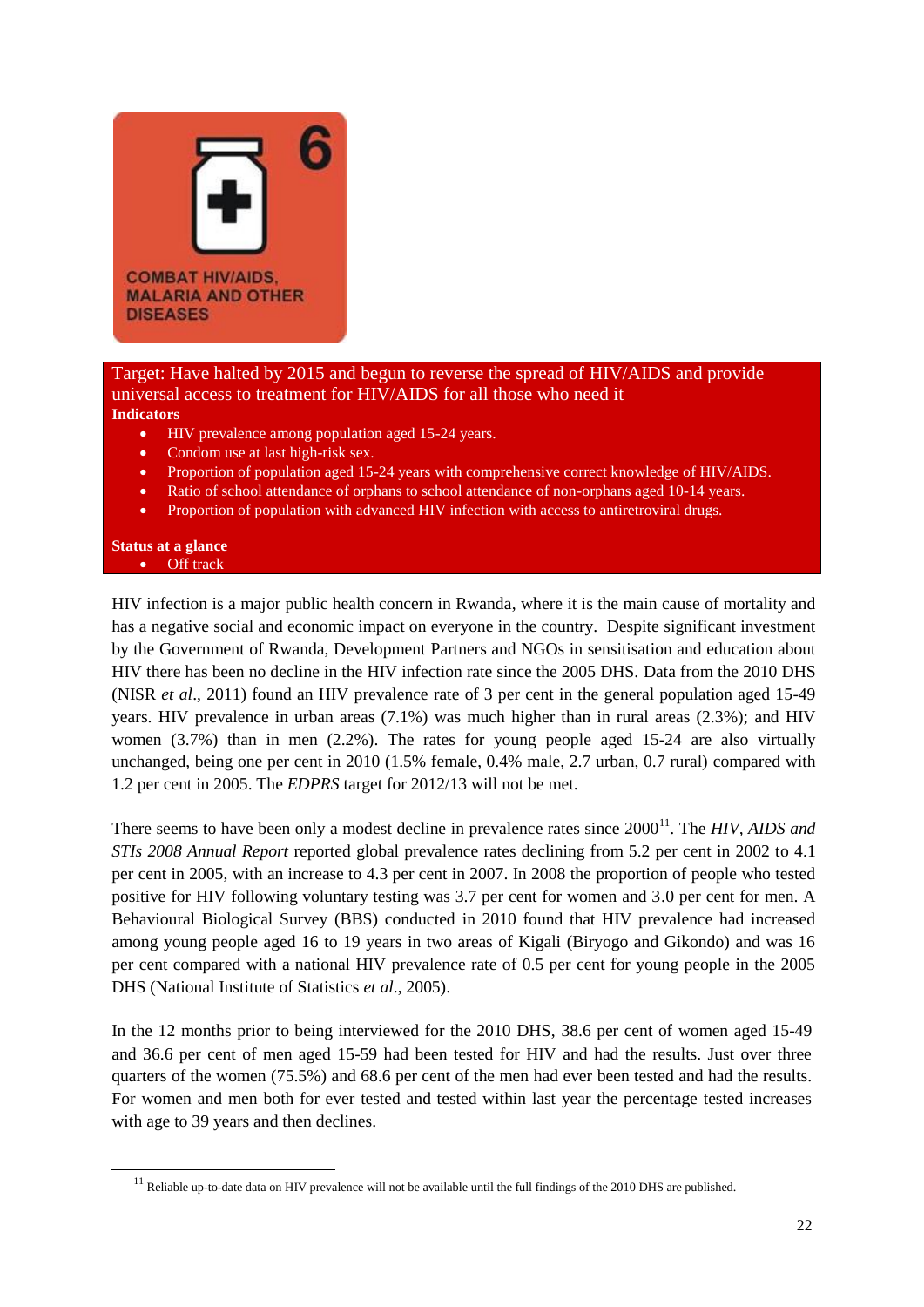Knowledge of how to prevent HIV transmission amongst young people is high, with around 90 per cent of 15-24 year olds knowing that a condom provides protection. However, nearly a third of young men and a quarter of young women are not aware of the importance of using a condom and having one uninfected partner (Figure 28).





Although around 90 per cent of men and women aged 15-49 (with little variation by age) say that the risk of HIV transmission can be reduced by using a condom every time they have sex this does not necessarily translate into safe sex practice. As we saw in Figure 25 above 58 per cent of unmarried young women and 34 per cent of young men who are sexually active do not use condoms. While only 29 per cent of women and 28 per cent of men who had had more than one sexual partner in the previous 12 months (a high risk group) reported using a condom in their last sexual encounter in 2010 (NISR *et al* 2011). The proportion of women who did so had increased from 2000 - when it was 14.7 - and 2005 - when it was 19.7 per cent - but declined for men from 50.3 in 2000 and 40.9 per cent in 2005.





<sup>(</sup>DHS 2000, 2005, 2010)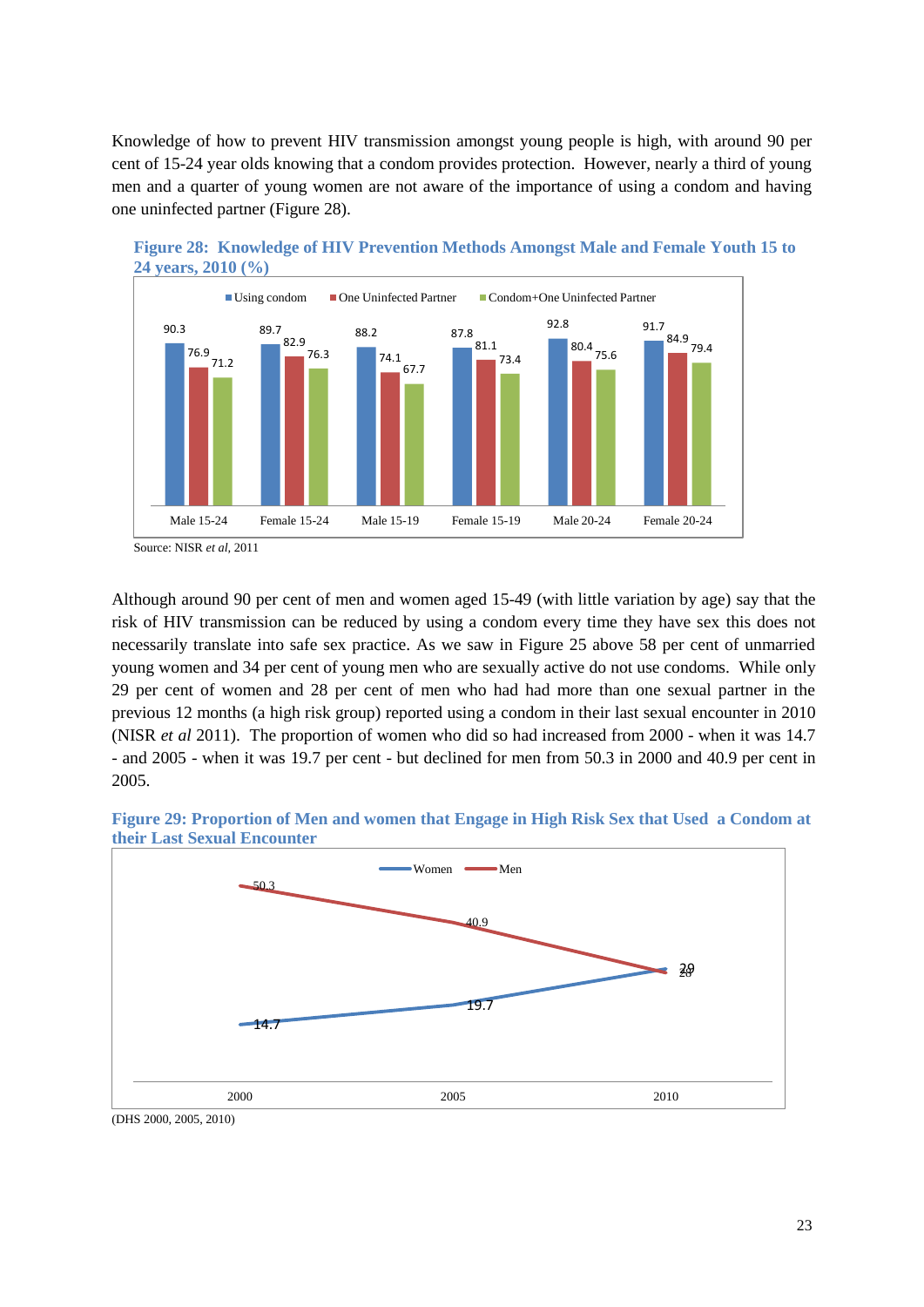However, the proportions are higher for young people, with 58 per cent of young men and 29 per cent of young women who engage in high risk sex saying they had used a condom in their last sexual encounter. This shows an increase compared with 2000 and 2005 for both young women and young men (Figures 29 and 30).





Source: DHS, 2000, 2005, 2010





Source: DHS, 2000, 2005, 2010

Anti-retroviral treatment is available in Rwanda for all adults and children who are deemed to be in need of it. The WHO 2010 criterion of eligibility for treatment of CD4 below 350 Cells per Cubic Millimetre is used. In 2011 a policy was introduced of putting discordant couples on treatment as soon as HIV is diagnosed irrespective of CD4 level. This is a prevention strategy as being on antiretroviral treatment reduces the risk of transmission of the infection from the affected to the non-infected partner (AVERT [www.avert.org\)](http://www.avert.org/).

In 2008 antiretroviral treatment coverage was estimated to be 77 per cent for eligible adults and 49 per cent for children (National AIDS Control Commission 2010, P11). There is insufficient information and clinical follow-up for those with HIV/AIDS and a number of those on ART are lost. HIV-positive children are diagnosed at a late stage, possibly increasing morbidity and mortality (Ministry of Health, 2009).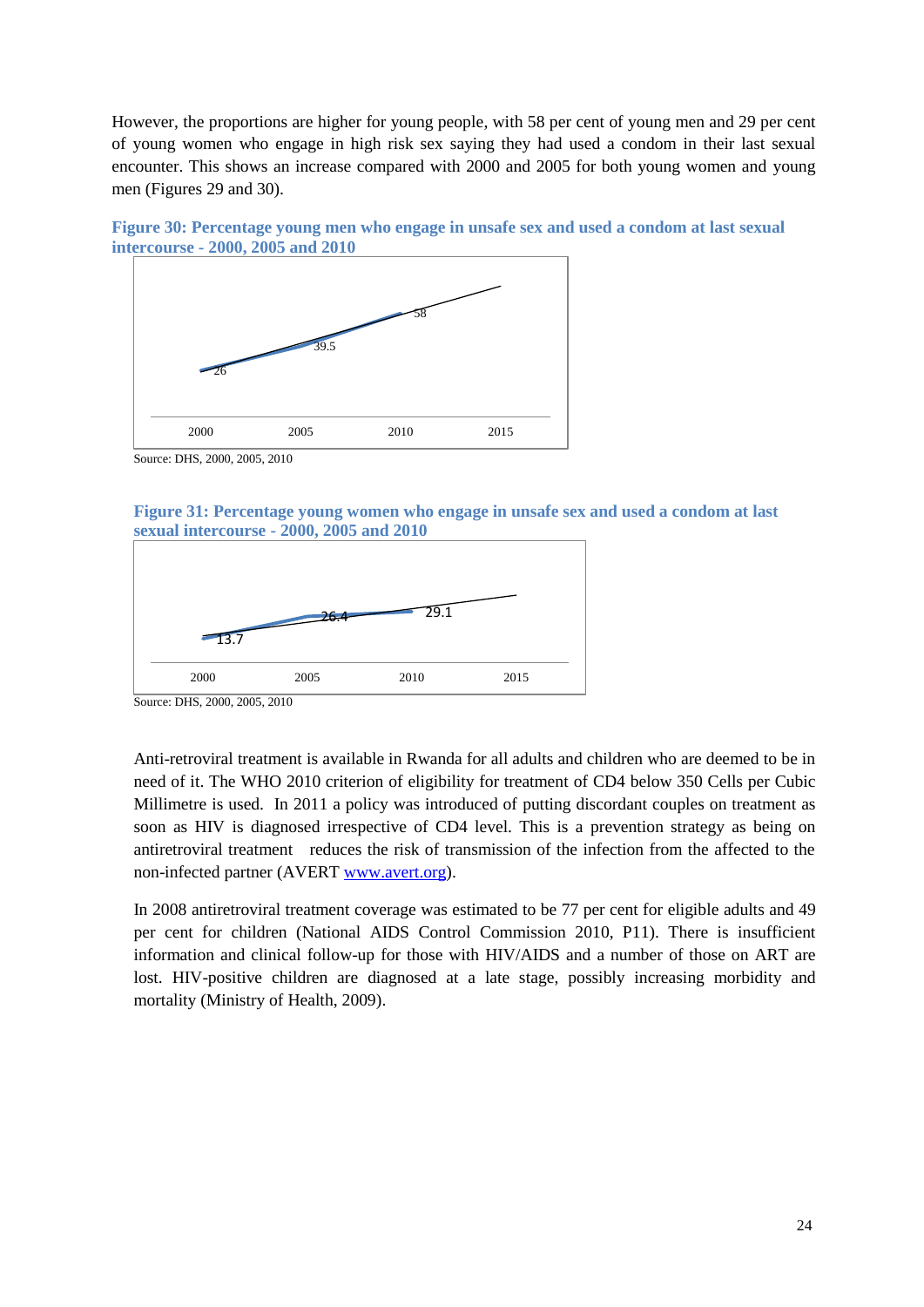# Target: Have halted by 2015 and begun to reverse the incidence of malaria and other major disease.

# **Indicators:**

- Incidence and death rates associated with malaria.
- Mortality Rate Adults and Children over 5 years (per 100, 00 population);
- Mortality Rate Children 0-5 years (per 100, 00 population).
- Malaria cases per 100,000 populations.
- Proportion of children under 5 sleeping under insecticide-treated bed nets.
- Proportion of children under 5 with fever who are treated with appropriate anti-malarial drugs.
- Incidence, prevalence and death rates associated with tuberculosis.
- TB related mortality per 100,000 population.
- Proportion of tuberculosis cases detected and cured under directly observed treatment short course.

**Status at a glance**

• On track

Malaria continues to be a significant cause of morbidity and mortality in Rwanda. The entire population is at risk, 19 of the Districts located in low-lying areas are mesoendemic, and 11, located in the high plateaus and hills, are epidemic-prone.

There has been a significant decline in the number of malaria cases from 1.5 million reported in 2005 to a low of 663,785 based on HIMS data in 2010. In 2009 the Ministry of Health directed that all presumed malaria cases be laboratory tested and by 2011 96 per cent of were being tested. Community health workers are being trained to play a central role in integrated community management of malaria cases.

As Figure 32 shows, there has been a dramatic decline in malaria mortality for both children under five years and children over five years and adults, with Rwanda more than meeting the 2000 Abuja Summit target of reducing the burden of malaria by half by 2010. The *Vision 2020* target of malaria mortality rate of 30 by 2010 has been achieved as has the 2020 malaria mortality rate of 25. The malaria incidence declined by 70 per cent between 2005 and 2010, with malarial cases reported in outpatients declining by 60 per cent and mortality due to malarial declining by 54 per cent. Between 2001 and 2010 the test positive rate declined 66 per cent (Ministry of Health 2010). As a result of this decline fever cases are no longer recommended for antimalarial treatment, which is only given once infection is confirmed.





<sup>(</sup>Source NISR 2011)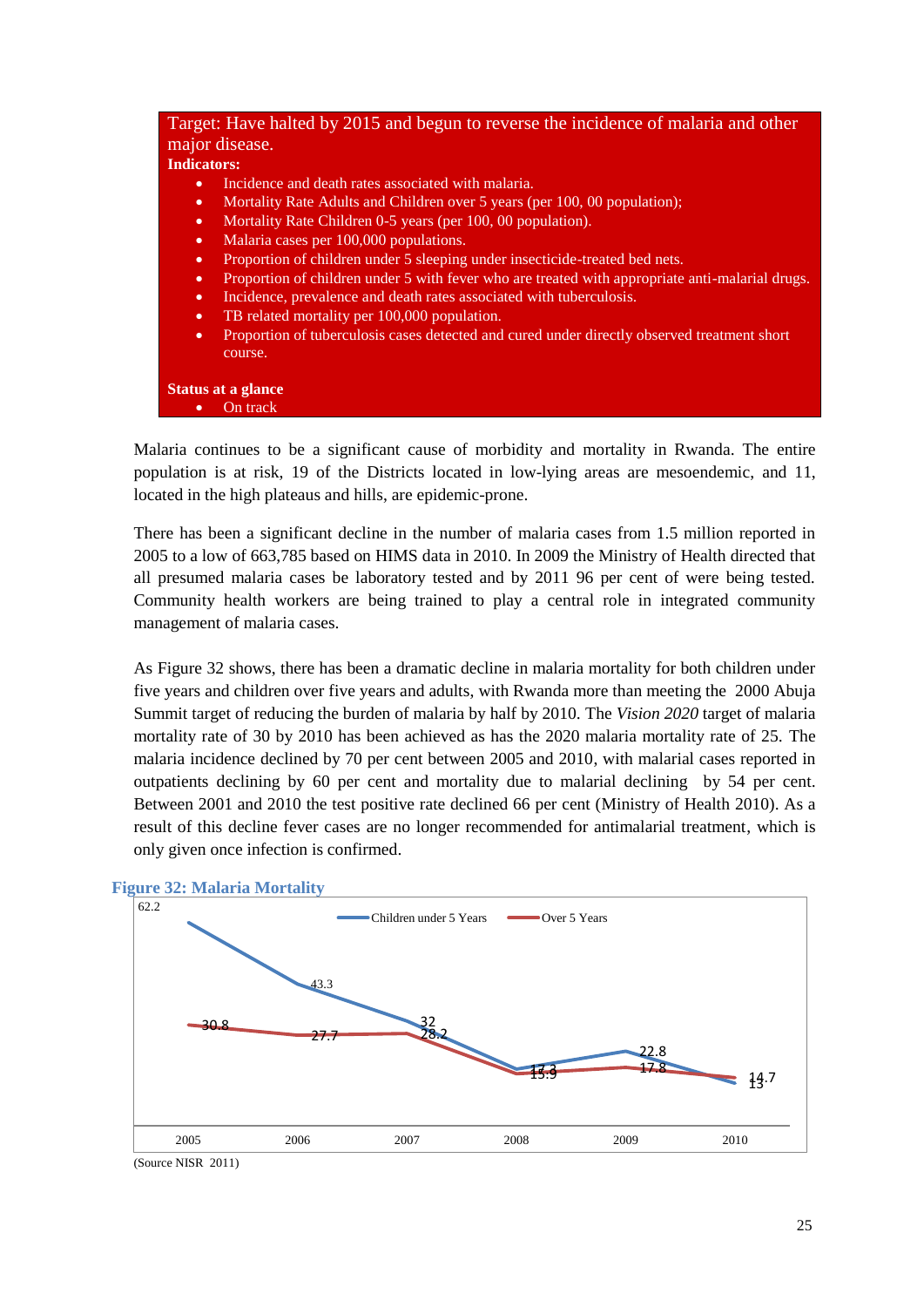Rwanda was one of the first countries to achieve universal coverage of LLINs in February 2011 (President's Malaria Initiative 2011). In 2010 81.5 per cent of households owned at least one net compared with 57 per cent in the IDHS of 2007/8 and 53.9 per cent more than one. Seventy per cent of children under five slept under a treated net compared with 58 per cent in 2007/8, as did 72.5 per cent of pregnant women compared with 62 per cent in 2007/8 (NISR *et al* 2011)<sup>12</sup>.

There is evidence of a decline in mortality associated with TB, with the rate declining from six in 2006 to 4.8 in 2007 and 3.5 in 2010 (NISR 2011). TB cases in Rwanda are also declining; there is a programme to treat drug resistant cases and HIV + patients are routinely tested for TB.



# Target 7C: Improve Sustainable Access to Safe Drinking Water and Basic Sanitation

## **Indicators**

-

- Proportion of the population using an improved drinking-water source.
- Proportion of the population using an improved sanitation facility.

## **Status at a glance**

Potential to be achieved with support to accelerate progress.

Access to clean water and improved sanitation are an important public health issue and help reduce water-borne diseases. There has been an increase in households with access to clean water (Figure 32). However, the *Vision 2020* 2010 target of 80 per cent was not met and the *EDPRS* 2012/13 target of 86 per cent of households having such access will not be met. If the rate of progress that was made between 2005/6 and 2010/11 is maintained it will be 2020 before the MDG Target is met and 2021 before the 2013/13 *EDPRS* target is met.

<sup>&</sup>lt;sup>12</sup> The 2010 DHS rates do not reflect the additional 2.5 million nets distributed after the survey was completed.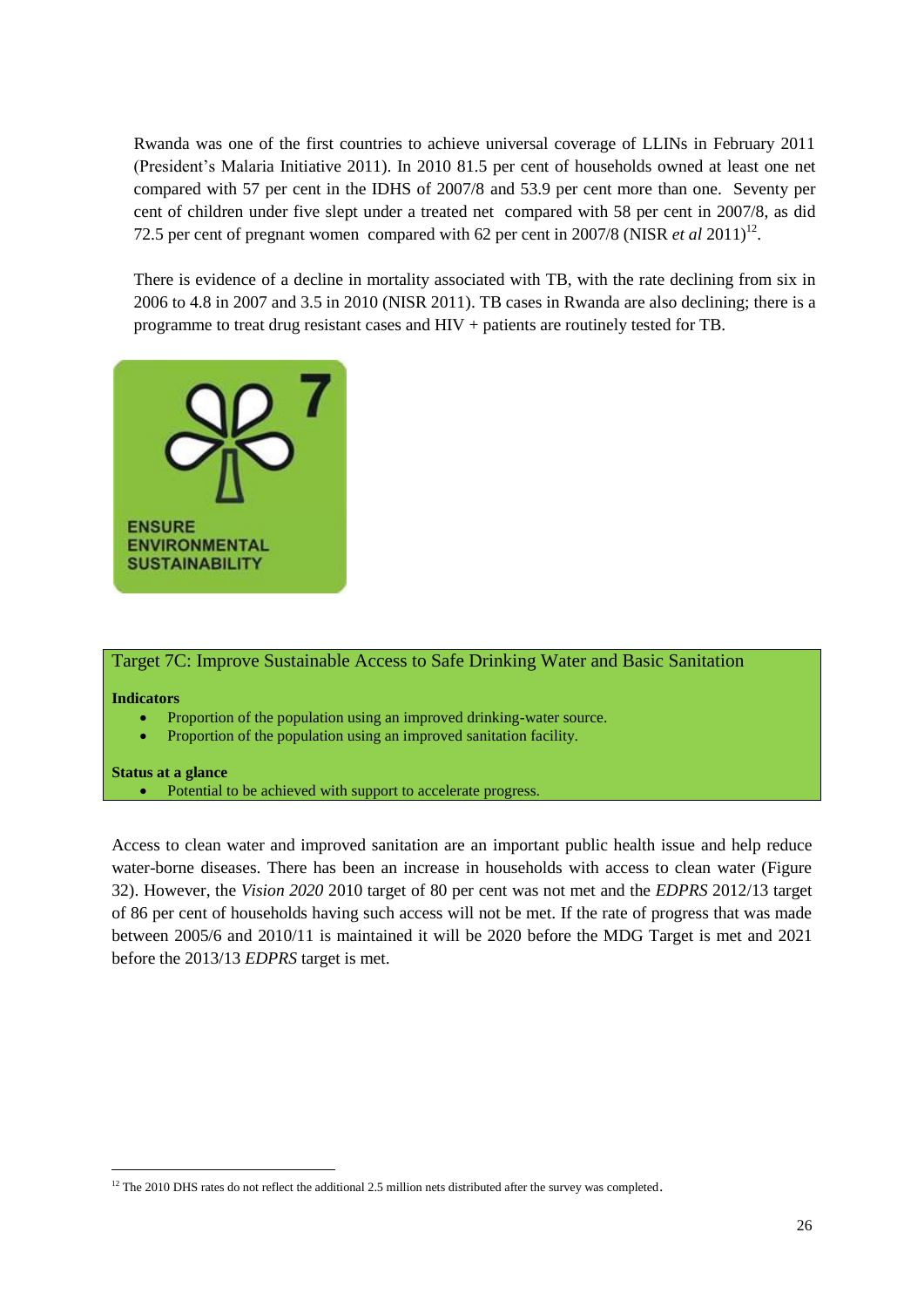



**(Source: NISR 2006; 2012)**

There has also been an increase in improved sanitation, with 74.5 per cent of household having an improved facility by 2010/11, up from 50.4 per cent in 2000 Figure 34). Improved sanitation is as defined in the WHOUNICEF Joint Monitoring Programme [\(http://www.wssinfo.org/definitions](http://www.wssinfo.org/definitions-methods/watsan-categories)[methods/watsan-categories\)](http://www.wssinfo.org/definitions-methods/watsan-categories). Improved sanitation included flush toilets and pit latrines with a floor slab. Only 1.7 per cent of toilets are flush; 82.8 per cent are pit latrines with a floor slab

**Figure 34: Access to Improved Sanitation 2000- 2010/11 and Linear Progression**



<sup>(</sup>Sources: NISR 2006 2012)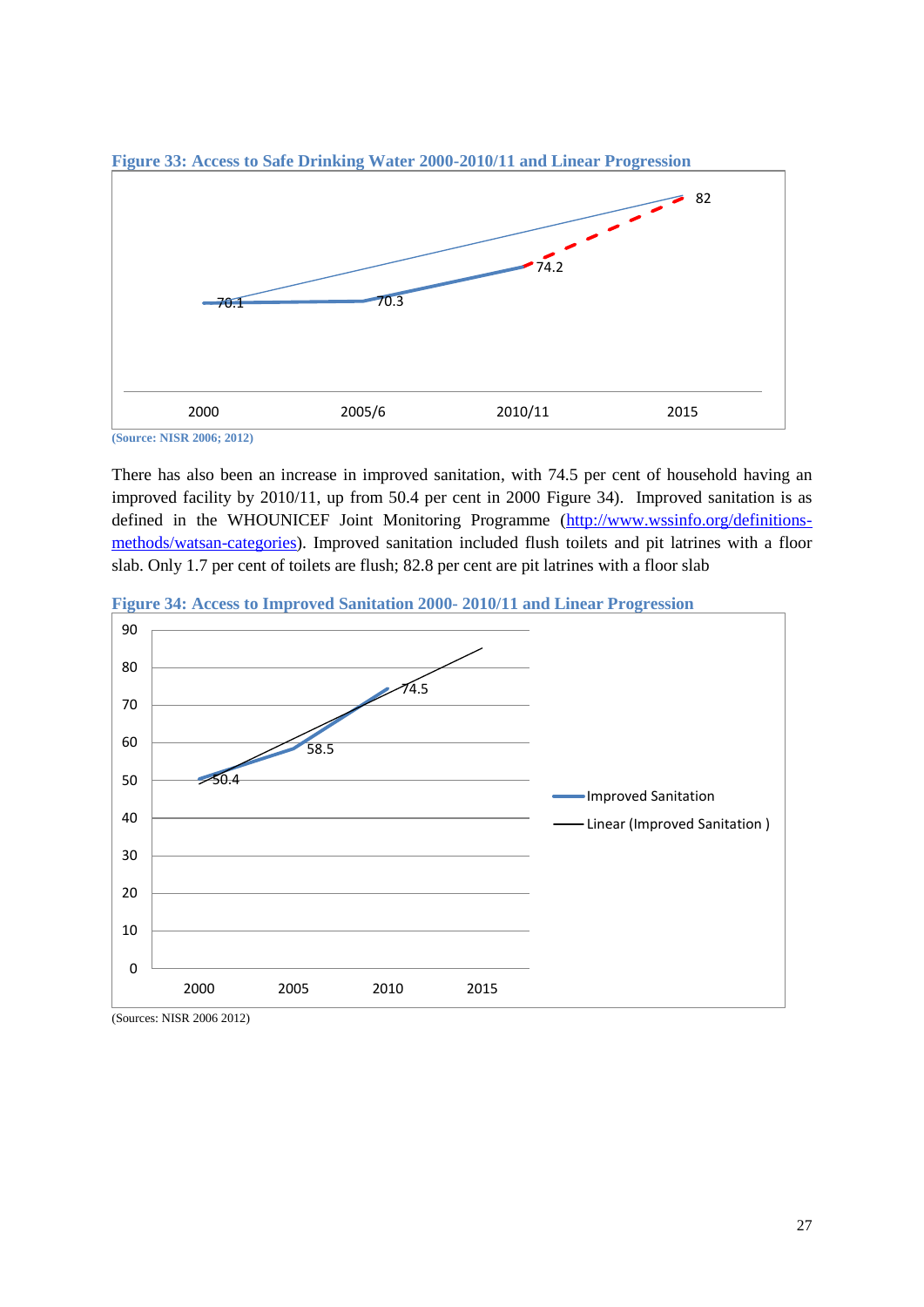

T*arget 8B: Provide access to essential drugs and make available the benefits of new technologies, especially information and communications*

Indicators

- Proportion of population with access to affordable essential drugs on a sustainable basis.
- Telephone lines per 100 population.
- Cellular subscribers per 100 population.
- Internet users per 100 population.

Status at a glance

- Around a 90 per cent of the population have affordable access to essential drugs
- Unlikely to achieve substantial increases in use of telephones and intern

At least 69 per cent of Rwandans had access to affordable drugs in 2010. Rwanda has a mutual health insurance which gives member access to to essential drugs. The premiums are graduated, with the poorest and most vulnerable being exempt, the normal premiums being 3,000 RFW and the better off paying 7,000 FRW a year. The NISR has reported membership of health insurance at over 80 per cent (NISR 2009) but according to EICV3 membership of a health insurance scheme was 69 per cent in 2010/11 up from seven per cent in 2003 and 43 per cent in 2005/6 (Figure 35).





Source: Abbott and Rwirahira, 2010; NISR 2012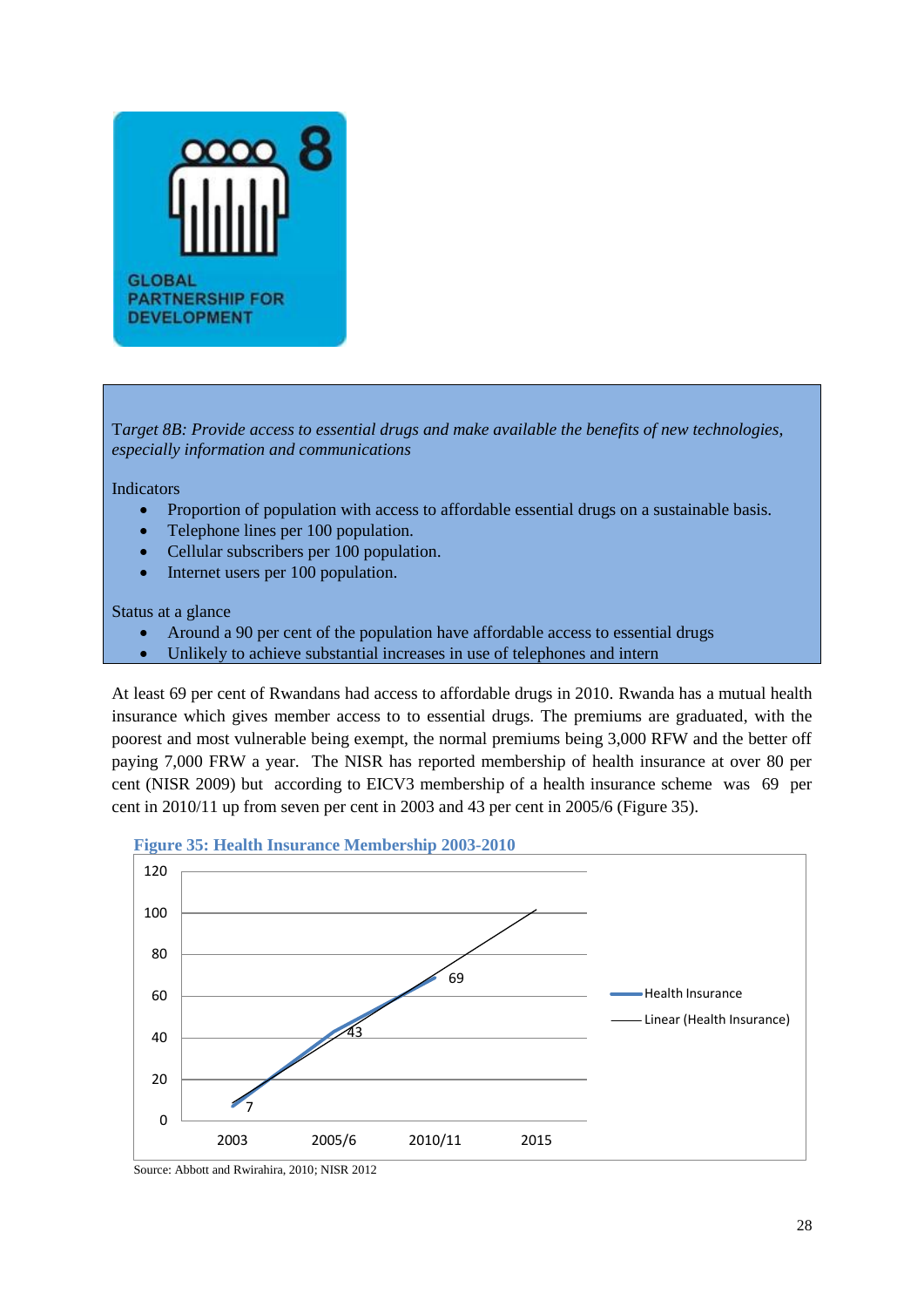There has been a dramatic increase in ownership of mobile 'phones, from 6.2 per cent in 2005/6 to 45.2 per cent in 2010/11. However, while computer ownership has trebled, it still stands at only 1.7 per cent of households having their own computer (Figure 36).



**Figure 36: Households with Mobile 'Phones and Computers 2005/6 and 2010/11**

(Sources: NISR 2006; 2012)

# **Conclusions**

.

Rwanda has made significant progress towards achieving the 2015 MDG Targets. Not all the Targets will be achieved by 2015 but most of those that will not will be achieved shortly after that. Given the reversal in development as a result of the 1994 Genocide against the Tutsi, this is a fantastic achievement. However, there remains a decent job deficit and despite the progress towards gender equality in education and politics women's economic empowerment is not being progressed.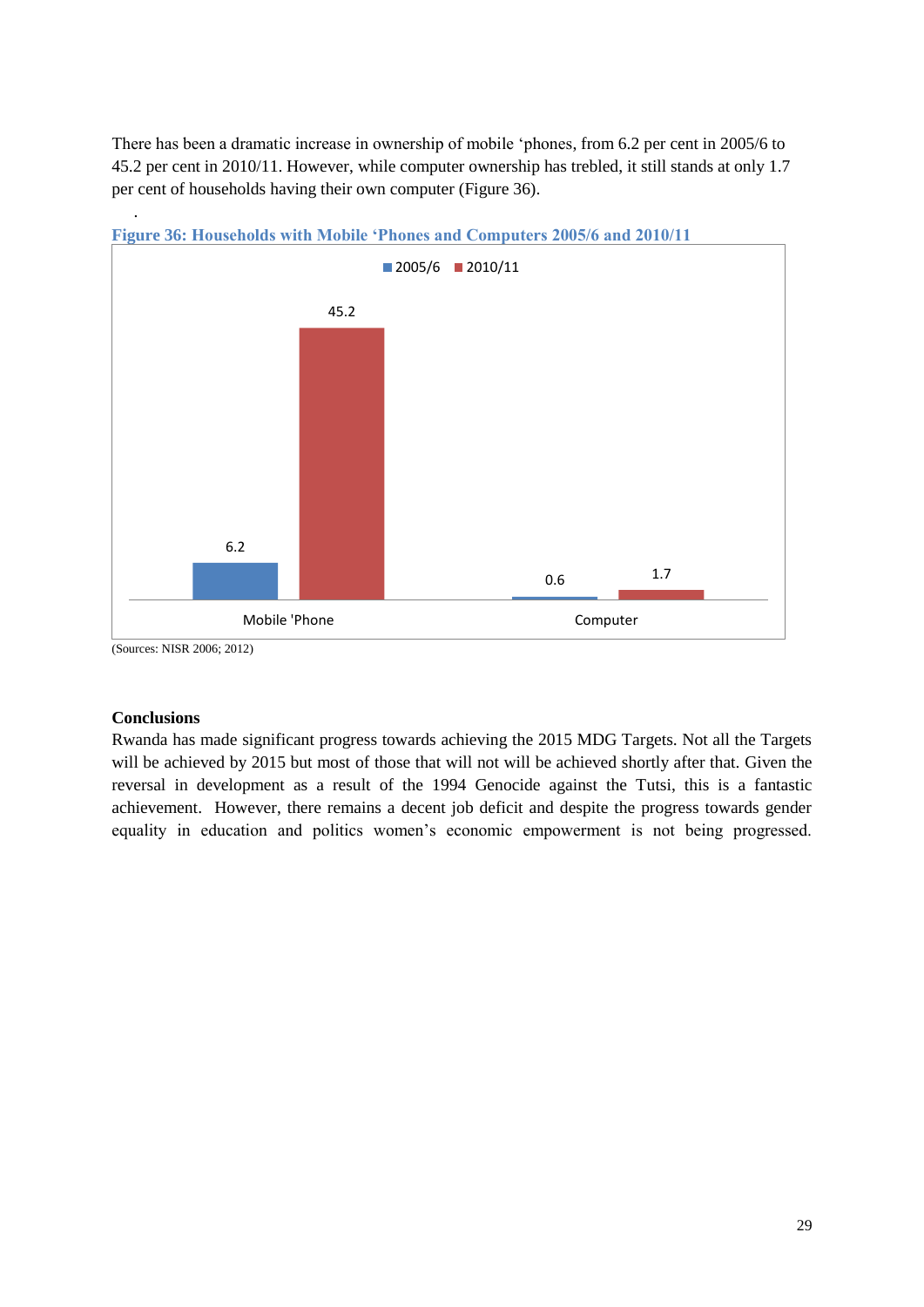# **References**

Abbott, P. (2010). *Raising the Productivity and Reducing the Costs of Household Enterprises: Fieldwork Report.* Kigali: Institute of policy analysis and Research-Rwanda.

Abbott, P., Malunda, D., Mugisha, R., Mutesi , L. and Rucogoza, M. (2011). *Women's Economic Empowerment in Rwanda: A Situational Analysis*. Kigali: Ministry of Trade and Industry.

Department of Reproductive Health and Research (2008). *Proportion of Births Attended by a Skilled Health Worker 2008 Updates*. Geneva: World Health Organisation.

Graham, W. J., Bell, J. S. and Bullough, C. H. W. (2001). Can skilled Attendance at Delivery Reduce the Maternal Mortality Rate in Developing Countries?, in V de Brouwere and W. Van Lerberghe eds. *Safe motherhood Strategies: A Review of the Evidence*. Antwerp: ITG Press.

Hogan, M. C., Foreman, K. J., Naghavi, M., Ahn, S., Wang, M., Makela, S. M., Lopez, A. D., Lozano, R. And Murray, C. J. L. (2010). Maternal Mortality for 181 Countries, 1980 – 2008: A Systematic Analysis towards the Millennium Development Goal 5. *The Lancet*, published online April 12 DOI:10.1016/SO140-6736(10)60518-1.

Ministry of Finance and Economic Planning (2012). *EDPRS: Lessons Learned 2008-11*.Kigali: Republic of Rwanda.

Ministry of Finance and Economic Planning (2007). *Economic Development and Poverty Reduction Strategy*. Kigali: Republic of Rwanda.

Ministry of Finance and Economic Planning (2000). *Vision 2020*. Kigali: Republic of Rwanda.

Ministry of Health (2010).*Malaria Performance Programme Review.* Kigali: Republic of Rwanda.

Ministry of Health (2009a). *Rwanda National Strategic Plan on HIV and AIDS 2009-2012.* Kigali: Republic of Rwanda.

Ministry of Health, National Institute of Statistics of Rwanda, ICF Macro. (2009b). *Rwanda Interim Demographic and Health Survey 2007 - 08.* Kigali: Republic of Rwanda.

Ngabo, F.,Banamwana<sup>,</sup> R., Nyirasafali, D.,Sayinzoga,F. and Abbott<sup>,</sup> P. (2011. *Every Death Counts: Use of Maternal Death Audit Data for Decision Making to Save the Lives of Mothers in Rwanda.* Paper Prepared for Institute of Policy Analysis and Research-Rwanda International Conference: *Improving the Lives of Ordinary Rwandans: Evidence for Policy,* December.

National AIDS Control Commission. (2010). *United Nations Special Assembly Special Session on HIV and AIDS: Country Progress Report, January 2008–December 2009*. Kigali: Republic of Rwanda.

National Institute of Statistics (2012a) *The Evaluation of Poverty in Rwanda from 2000 to 2011: Results from the Household surveys (EICV*). Kigali: Republic of Rwanda.

National Institute of Statistics of Rwanda (2012b). *The Third Integrated Household Living Conditions Survey (EICV3): Main Indicators Report*. Kigali: Republic of Rwanda.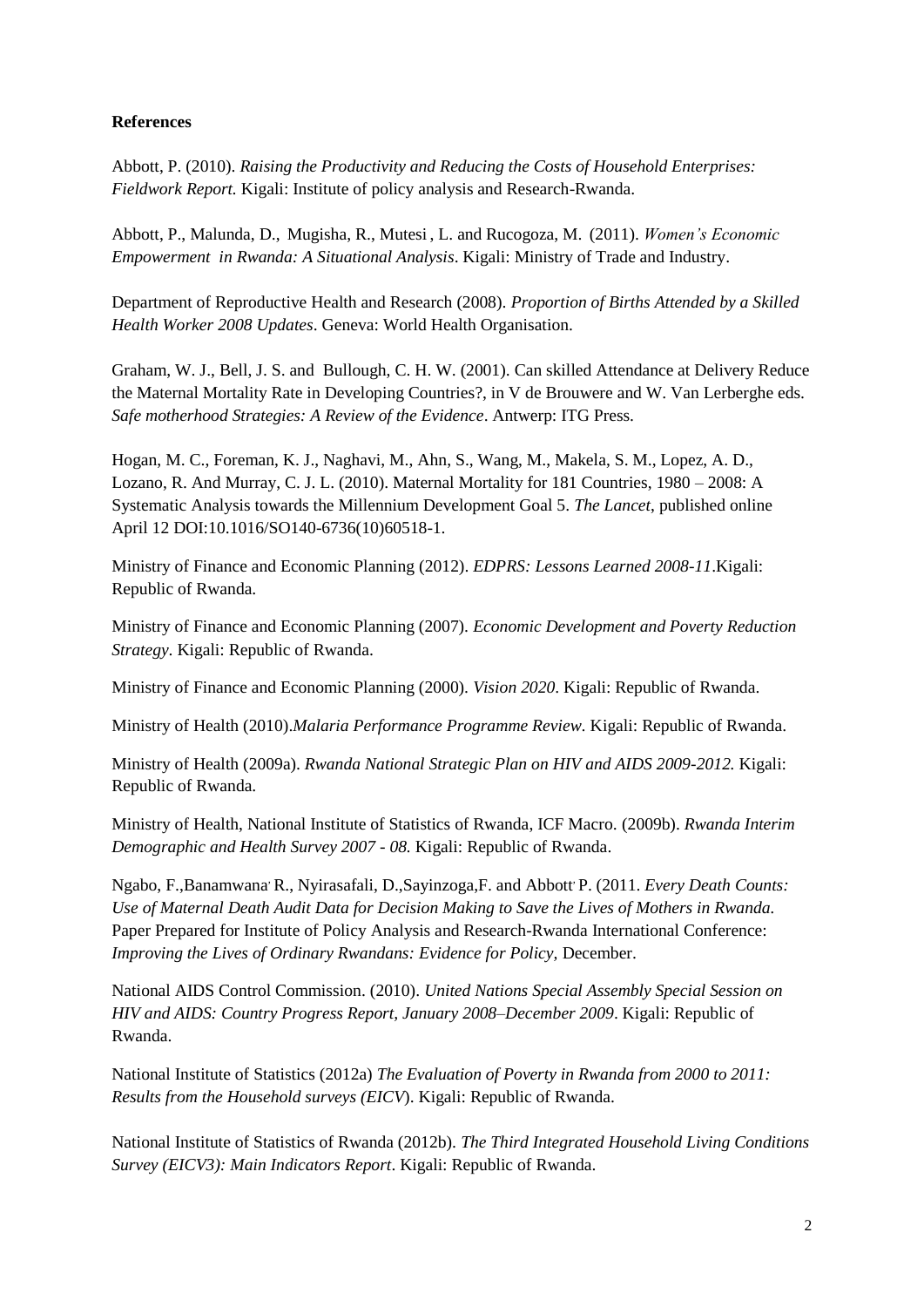National Institute of Statistics (2011) *Rwanda Statistics Year Book 2011*. Kigali: Republic of Rwanda.

National Institue of Statistics of Rwanda. (2009). *Statistical Yearbook 2009 Edition.* Kigali: National Institute of Sstatistics of Rwanda.

National Institue of Statistics of Rwanda. (2007b). *Millennium Development Goals: Towards a Sustainable Future, Country Report 2007.* Kigali: National Institute of Sstatistics of Rwanda.

National Institute of Statistics (2006).*Preliminary Poverty Update Report: Integrated Living Conditions Survey 2005/6.* Kigali: Republic of Rwanda.

National Institute of Statistics, Ministry of Finance and Economic Planning Ministry of Health, ICF International (2010). *Demographic and Health Survey 2010.* Calverton, Maryland, USA: NISR, MOH and ICF International.

National Institute of Statistics, Ministry of Finance and Economic Planning, Ministry of Health, ICF International (2006). *Demographic and Health Survey 2005.* Calverton, Maryland, USA: NISR, MOH and ICF International.

President's Malaria Initiative (2011). *Malaria Operational Plan: Rwanda FY 2012*. Kigali: USAID. Rwanamiza, E. (2011) 2010-2011 *Education Sector Performance*. Presentation by Ministry of Education. Kigali: Republic of Rwanda.

Strode, M., Wylde, E. and Murangwa, Y. (2007). *Labour Market and Economic Activity Trends in Rwanda.* Kigali:Republic of Rwanda.

Schmidt, D. (nd). Decent Employment and the Millennium Development Goals, in [www.ilo.org/public/english/bureau/.../kilm-5-2007-chap1aen.pdf last accessed 11/02/2012](http://www.ilo.org/public/english/bureau/.../kilm-5-2007-chap1aen.pdf%20last%20accessed%2011/02/2012)

Vinck, P., Brunelli, C., Takenoshita, K. and Chizelema, D. (2009). *Rwanda: Comprehensive Food Security and Vulnerability Analysis.* Rome: World Food Programme.

United Nations (1999). *Key Actions for the Further Development of the Programme of Action for the International Conference on Population and Development.* New York: United Nations.

World Health Organisation. (1996). *Maternal Mortality in1990: A new approach by WHO and UNICEF.* Geneva: The World Health Organisation.